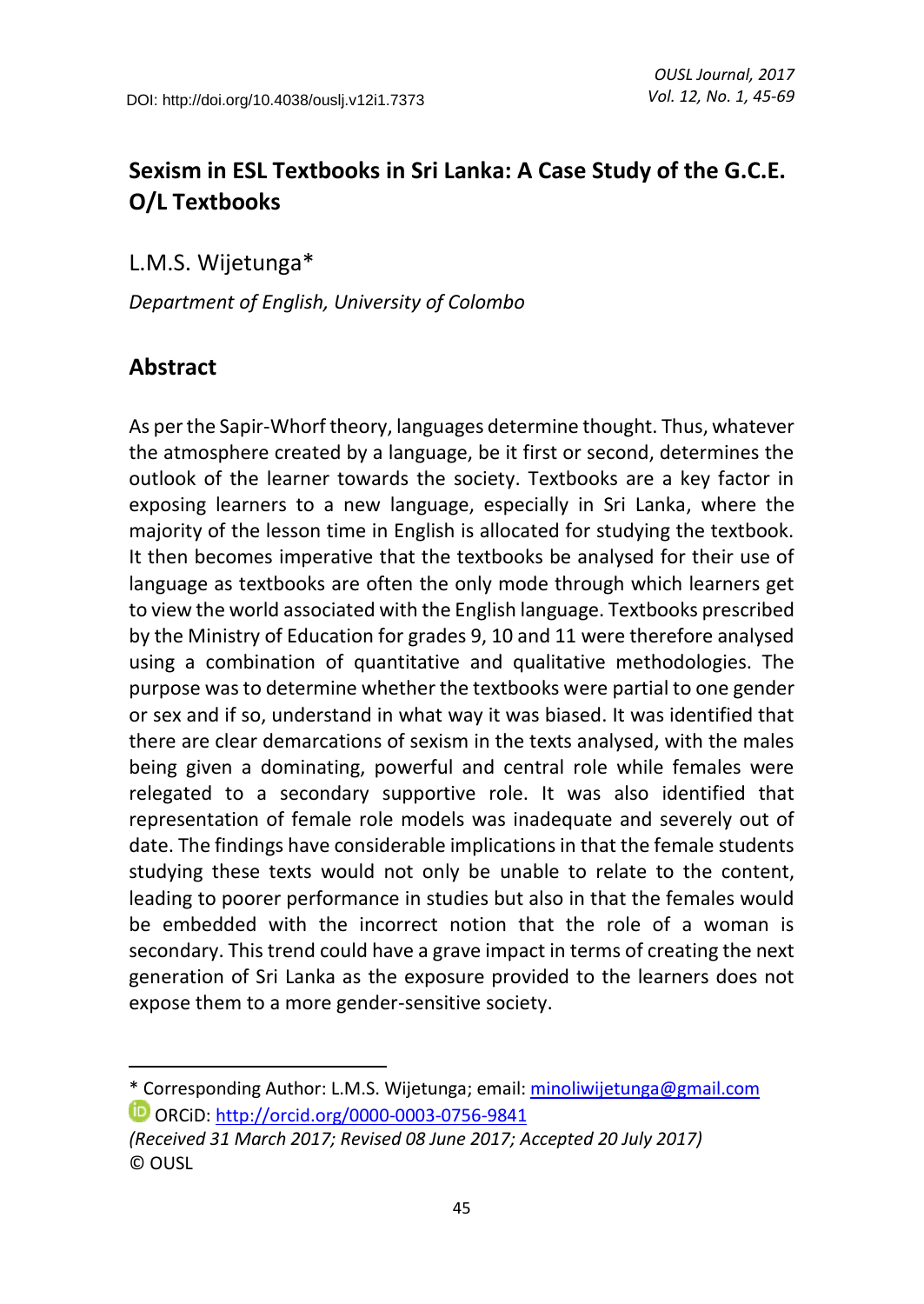**Keywords:** Sexism, Textbooks, Education, Syllabus, Teaching

## **Introduction**

A topic that has been much contended in Sri Lanka during recent times is the status of the female. While the woman is admired and appreciated as a mother, her representation as anything beyond motherhood is often questioned. Although Sri Lanka was the country to produce the first female prime minister, it was "without disturbing the general patterns of subordination" (Jayawardena, 1986; 2009, p. 133). As children are but the future of a nation, the future of the feminist movement (or the lack thereof), it is important to investigate the ideologies and conceptual framework that shape the perception of the young. While English as a Second Language (ESL) textbooks are but one of the many forms of influence, it is an important one in that English is often perceived to be the "link" to the world outside the island nation, thereby providing a window to a broader view of the world. Thus, this study aims to investigate the content of ESL textbooks in Sri Lanka to identify the gender-related ideologies they encompass.

# **Theoretical Framework**

"Human beings do not live in the objective world alone... but are very much at the mercy of the particular language which has become the medium of expression for their society." (Sapir as cited in Werner, 1997, p. 77)

Language is not merely a tool for communication. Language is also a means of establishing and sustaining relationships within a speech community. In sociolinguistic terms, all aspects of language must be seen through the prism of the society in which speakers live and function as language is not an independent entity. Although the subject of much linguistic and anthropological debate, Sapir-Whorf hypothesis follows the premise that it is language that shapes one's thoughts (Werner, 1997). Substantiating this purview of language is Fairclough's (2001) Critical Discourse Analysis application, which identifies language as having a dialectical relationship with social practices. This relationship between a language and social practices that shape an individual's perception of the world is an underlying cornerstone of second language learning. If language, indeed, is responsible for opening up a new perspective to the world an individual occupies, having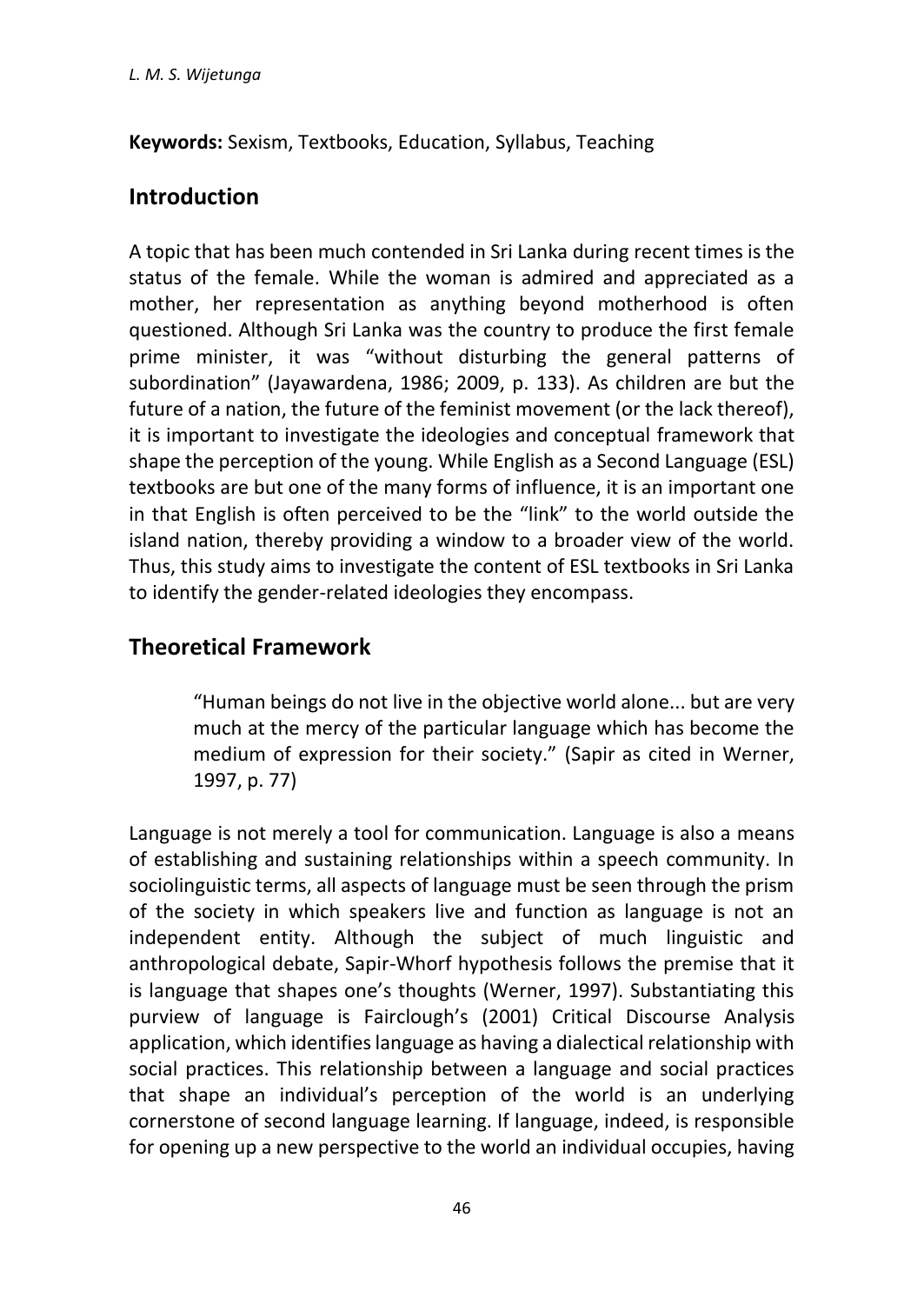the knowledge of an additional language allows the individual to explore the same world in a novel manner. Thence, the nature of language that a learner is exposed to becomes crucial. If a learner is exposed to a language that is prejudiced in some form, it naturalises the prejudice (Pavlenko, Blackledge, Piller, & Teutsch-Dwyer, 2001) shaping the world of the learner through the said prejudice. If an individual immerses his/herself in a language that is racist, sexist, homophobic, or discriminating in any manner, it could be argued that they would discern the world through a discriminatory lens.

Sexism is part of the capitalist ideology which advocates male supremacist values. These values define the nature of women and men in respect to being superior or inferior. Men are defined as "naturally" stronger, more logical, and able to economically provide for others. Women are defined as "naturally" dependent, childlike, and therefore always in need of authority. (NietoGomez, 1997;2014, p. 97)

Sexism and gender representation is a topic that is heavily debated in today's context. It has been identified that gender is an entity that has often been described a binary, assigning each of the duo a clear set of characteristics. According to NietoGomez (1997;2014), sexism in this day has transitioned from mere "advocating" to the forcing of 'masculine' characteristics upon men and 'feminine' characteristics upon females; Further, gender is no longer seen as a binary, but as a spectrum within which one can choose to oscillate or not. With the onset of Queer theory and Masculine studies, this binary that is socially propagated becomes problematic.

In this context, this paper investigates gender representation in a selection of ESL textbooks in Sri Lanka. Textbooks have a central role to play in education in that they are one of the cheapest and most effective ways of transforming knowledge and values (Esen, 2007). Taylor (2003) emphasises that textbooks and media are crucial in the shaping of a child's perception of the world. Thus, it is important that the textbooks portray the reality or the desired reality in order to ensure that children are not led to believe the existence of a world that is imaginary. Therein lies the significance of gender equality or lack thereof in textbooks. It has been identified that in countries where the education system is mostly exam oriented, approximately 95% of classroom time is exercised in perusing the textbooks (Tao, 2008). According to Wolf (2007), reading is a major influence in the evolution of the brain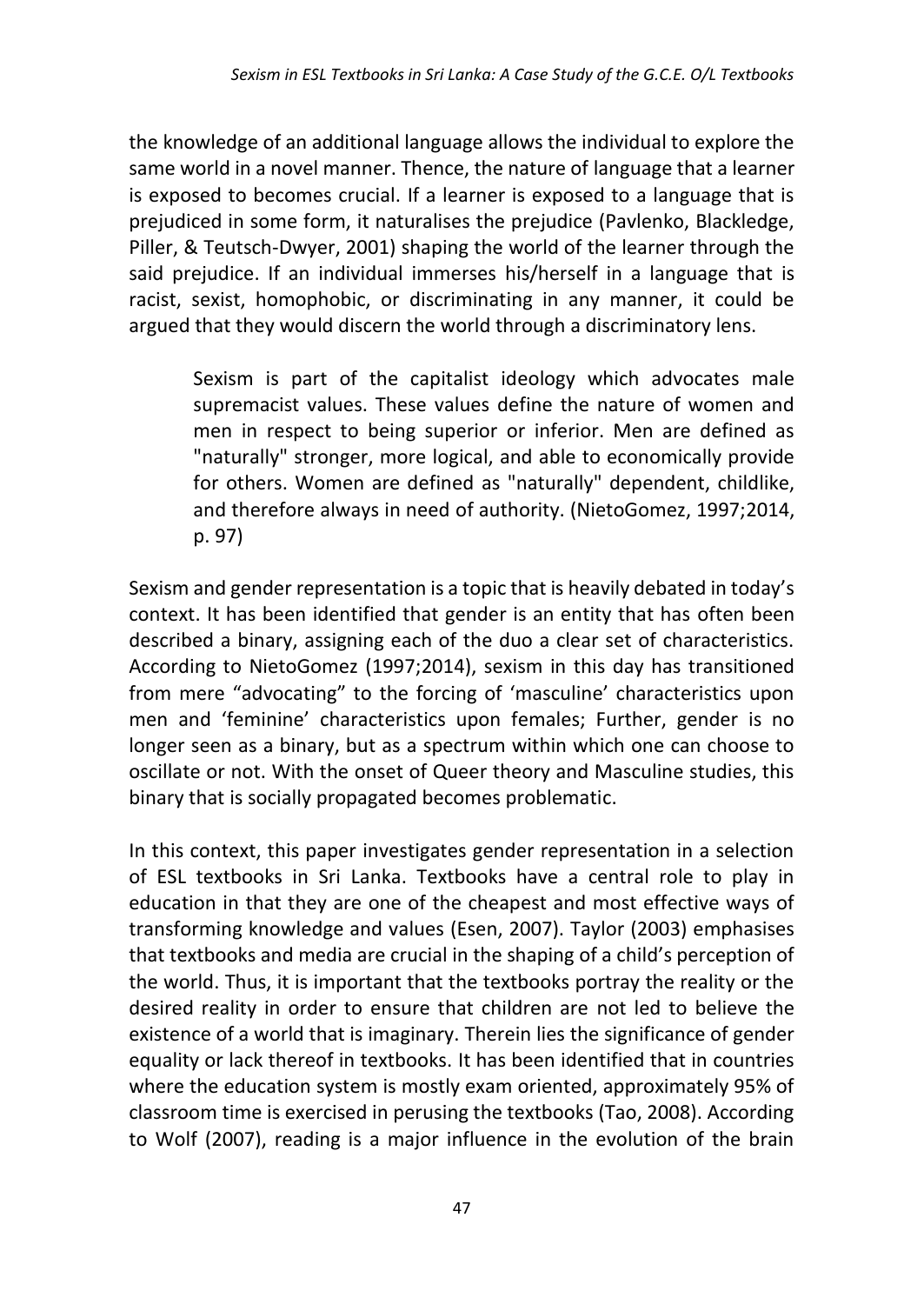through assimilation of information. Therefore, it stands to reason that if a child spends a significant portion of her/his time consuming a text that promotes sexism, it is inevitable that the "value" that is transmitted is "sexism is normal and natural"; similarly, if the text attempts to eradicate inequality and treat all individuals as equal, it would inculcate a positive attitude in the child, as the child would be assimilating and processing this new information. The school is more often than not the only place where an average child is exposed to English (Perera, 2010), which holds true for Sri Lanka as well. Being a compulsory subject from grade 3 to grade 13, English is imparted to the majority of the children through textbooks provided by the government.

Sri Lanka, being an Asian country, a developing country as well as a country that boasts of its age-old traditions and culture, has not had its ESL textbooks analysed for the existence of sexism, as far as this researcher could discover. It was deemed necessary that textbooks of the Sri Lankan education system are examined for their use of language due to the dire implications a biased language and a biased representation of women would pose to a young learner. Therefore, this research investigates the gender representation of the text provided for ESL textbooks for the GCE O/L to determine if they are sexist or not.

## **Textbook analysis in a global context**

The first wave of feminist campaigners in the mid-1900's in the European region triggered the inspection of written material for sexism in language. The most notable writings that set in motion the study of textbooks are "Sexism in TESOL materials" by Hartman and Judd (1978); "For Men Must Work and Women Must Weep: Sexism in English Language Textbooks Used in German Schools" by Hellinger (1980); and Porreca's (1984) "Sexism in Current ESL Textbooks". Initiated as such, sexism in textbooks has been a frequent topic of research in all regions of the world (Ansari & Babii, 2005; Bahman & Rahimi, 2010; Ebadi, 2015; Esen, 2007; Evans & Davies, 2000; Ndura, 2004; Porreca, 1984; Tao, 2008), often following at least some of the broad categories introduced by Hartman and Judd (1978) in their initial study.

One of the most frequent methods of investigating sexism in the textbooks has been gender visibility. In Porreca's study of 15 textbooks used by ESL centres in the USA, the number of occurrences of females to males was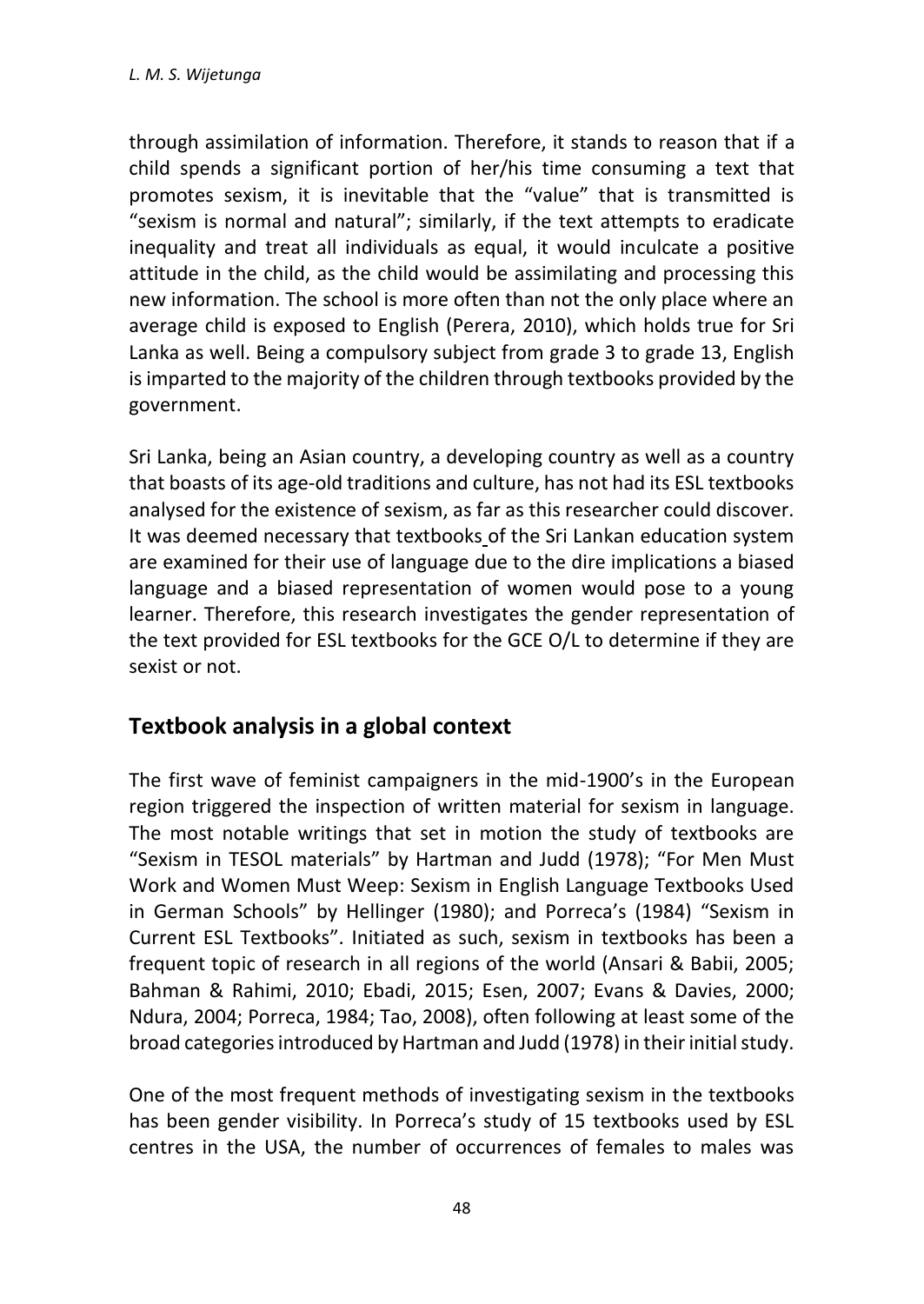1:2.06 (Porreca, 1984). Similar conditions were reported in textbooks for senior high school students in China, where 27 out of 33 protagonists of the texts were male (Tao, 2008). Tao (2008) also notes the lack of historical female figures in the text (18 males as opposed to 4 females) is likely to lead to female students being demotivated. In 2005 study conducted in Iran, the ratio of female to male occurrence in texts was 1:1.4 (Ansary & Babaii, 2005) while the 2010 study showcases males to consume 76.43% of the occurrences while females are left at 23.57% (Bahman & Rahimi, 2010). As Porreca (1984) observes, when females are not represented as often as males in the textbooks, the implication that is received by the young learner is that female accomplishment are not sufficient to be granted recognition.

Illustrations in the textbooks, as per research, have followed a pattern similar to occurrences in all the aforementioned studies. Esen (2007), investigating illustrations alone, categorises the illustrations to demonstrate that for every female character illustrated as working, twice the amount of men in a working role is portrayed (females: 172; males: 362). In Chinese textbooks, females are illustrated in roles of cooking in the kitchen and shopping for clothes, while male illustrations are of outdoor, adventurous activities (Tao, 2008).

Masculine generic constructions, i.e. instances where a male pronoun is used to indicate universality, demonstrates the ideology that male is the default sex. This trend has been recorded in ESL textbooks in USA (Porreca, 1984), China (Tao, 2008), and Iran (Ansary & Babaii, 2005). Iranian textbooks have also been identified by the researchers Bahman and Rahimi (2010) as embracing an abundant use of male generic terms as if human beings were only male.

In the USA, the ratio of female to male firstness was at a 1:2.96, where some of the female firstness (such as "your girlfriend/boyfriend") was attributed to the text speaking to a predominantly male audience (Porreca, 1984). Tao (2008), and Ansary and Babaii (2005) discovered that males were always mentioned first in Chinese and Iranian textbooks. However, recent studies on Iranian textbooks suggest a possibility of alteration as evident by the 89.6% of male firstness while females are mentioned first 10.4% in the text (Ebadi, 2015).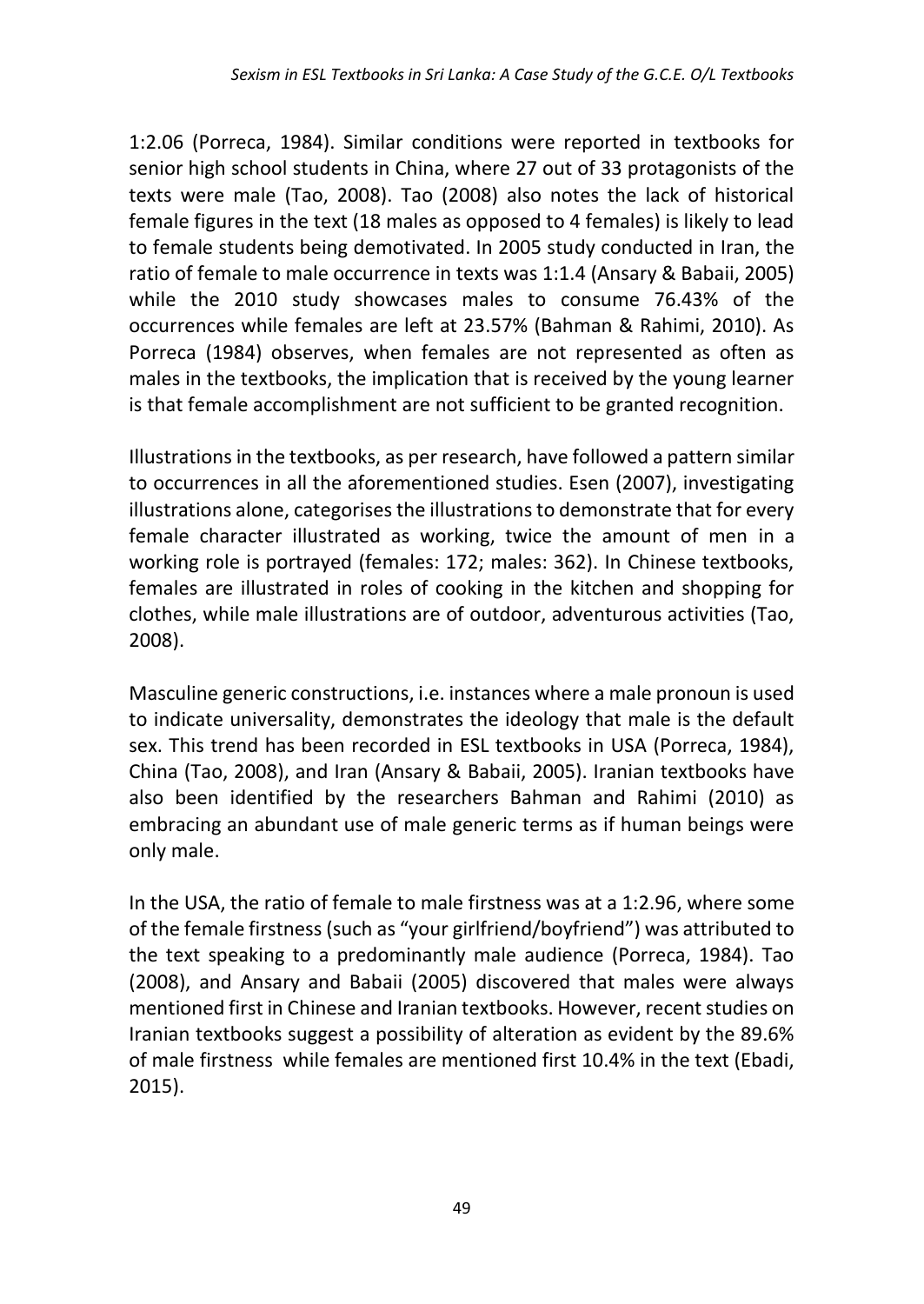In instances where language is deemed sexist, professions are unmarked for males while being marked for females exhibiting that male is the norm. Textbooks of USA, Iran as well as China were discovered to perpetuate marked language for females in that "woman" was added to the profession, even though the further reading of the paragraph would clarify the sex of the character (Porreca, 1984). The most unbalanced ratio of female to male ratio was discovered in occupational roles of each sex in USA textbooks, which was 1:5.87. All female occupations were mentioned in a single chapter titled "Women's Liberation: The Search for Equality" (Porreca, 1984). Tao (2008), analysing the ESL textbooks in China, encountered a wider range of occupations for men that were "demanding, adventurous, high-paying" such as explorer, physicist, politician and athlete. Female occupational roles were mostly restricted to offices, such as being a typist, doctor, nurse, teacher, cook and cleaner. A similar trend was observed in Iranian textbooks as well (Ansary & Babaii, 2005). Interestingly, the only instance where a female was depicted as an engineer in these Chinese textbooks has been to describe a situation where she faces the risk of losing her job due to her sex being revealed (Tao, 2008).

Character attributions of males and females can demarcate sexism through the features bestowed upon each sex. Porreca (1984) discovered numerous instances of stereotyping and a number of sexual innuendos in the textbooks of USA. Females are also attributed with maternal characteristics, being dependent on men and being overly concerned with appearance (Tao, 2008). It was further noted that adjectives used for females were more in line with their physical appearance and attractiveness ("pretty", "beautiful") 3.4 times more than the same attribution to males (Porreca, 1984). Females were more often described as sitting in the classroom, watching TV, reading, doing dishes and engaging in other such tasks as opposed to males who were playing football, driving a car or riding a bicycle (Ansary & Babaii, 2005).

Investigation of literature on sexism in textbooks invariably conclude that the textbooks used in ESL/EFL classroom in many parts of the world including East and Middle East Asian region are undoubtedly sexist and promote a notion of discrimination. However, a chronological study of the material does illustrate that the disparity between males and females is gradually narrowed (Ansari & Babii, 2005; Bahman & Rahimi, 2010; Ebadi, 2015; Esen, 2007; Evans & Davies, 2000; Ndura, 2004; Porreca, 1984; Tao, 2008). Thus, this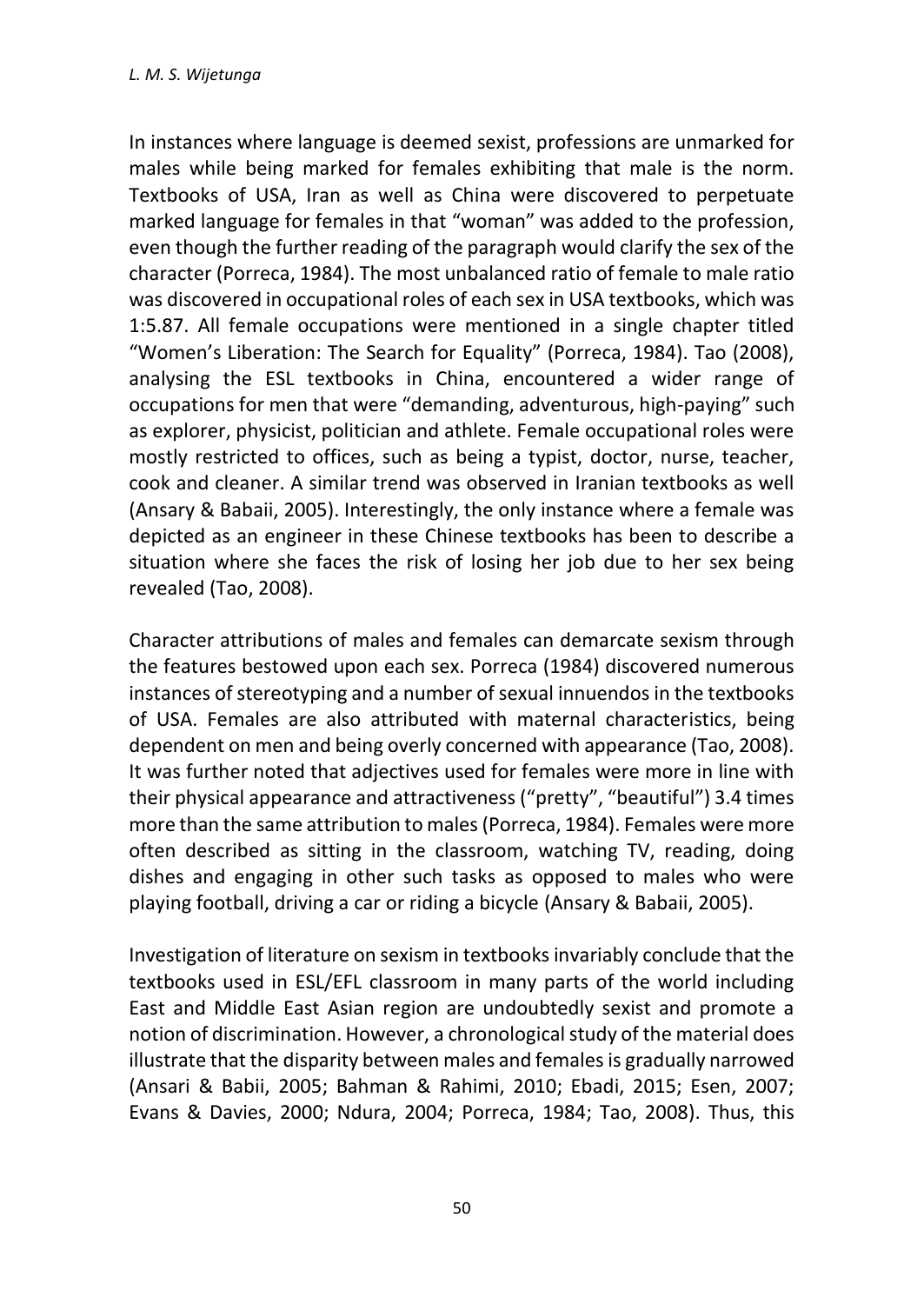study seeks to determine the nature of textbooks used in ESL classroom in Sri Lanka.

## **Research Methodology**

#### **Research questions**

This research intends to find out whether the text provided as ESL textbooks for the GCE O/L are sexist or not. This broad area of query shall be examined through the following specific research questions:

- Is the visibility of both the genders equal?
- What occupational roles are presented for each gender?
- What family roles are each gender represented in?
- What character attributions are portrayed for each gender?
- What instances of linguistic sexism exist in the textbooks?

#### **Sample**

This research focused on ESL textbooks from three particular grades, namely grades 9, 10 and 11, which lead up to one of the prominent competitive examinations in the country, G.C.E. (O/L)/examination. Grade 9 lays the foundation for this examination, while the content from grades 10 and 11 are directly questioned in the examination. According to Salyers & McKee (2007), adolescence is the most impressionable age in a child. Thus, the sample selected for this research was based on both the psyche of the learner and the importance of the text within the education system.

English textbooks for grades 9 and 11 comprises two parts, while grade 10 has only one textbook in the new syllabus. These five textbooks were systematically analysed quantitatively as well as a qualitatively in order to investigate whether the content was sexist or not.

### **Approach**

This research employed most of the criteria introduced by Hartman and Judd (1978) in "Sexism in TESOL materials" to analyse the texts. The approach was a combination of quantitative and qualitative approaches to ensure a holistic analysis. Quantitative analysis was done in categories where the frequency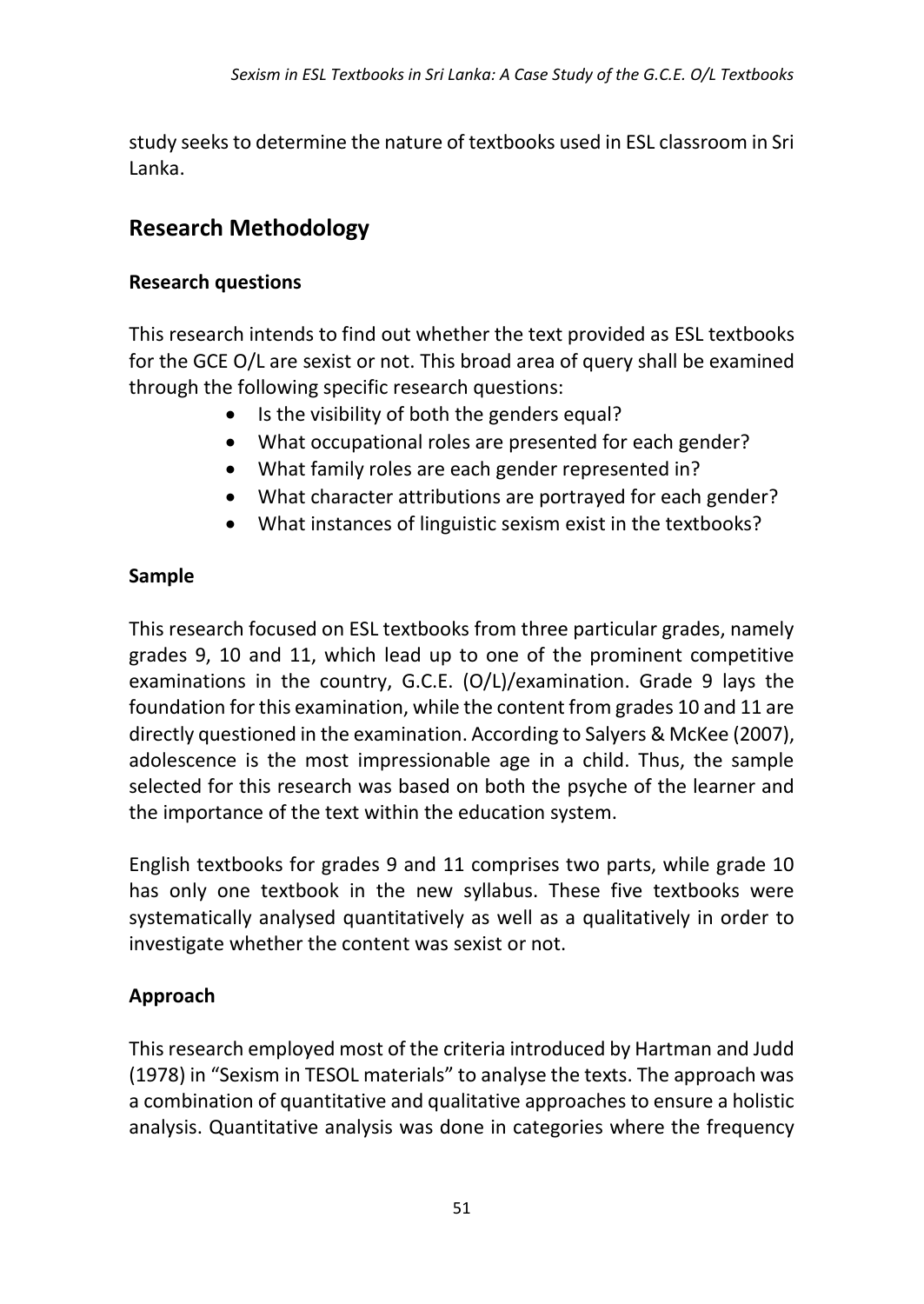was a prominent factor. However, a qualitative aspect was essential to ensure that the study analysed implied ideologies (Ref. Figure 1)



**Figure 1: Categories of quantitative and qualitative analysis**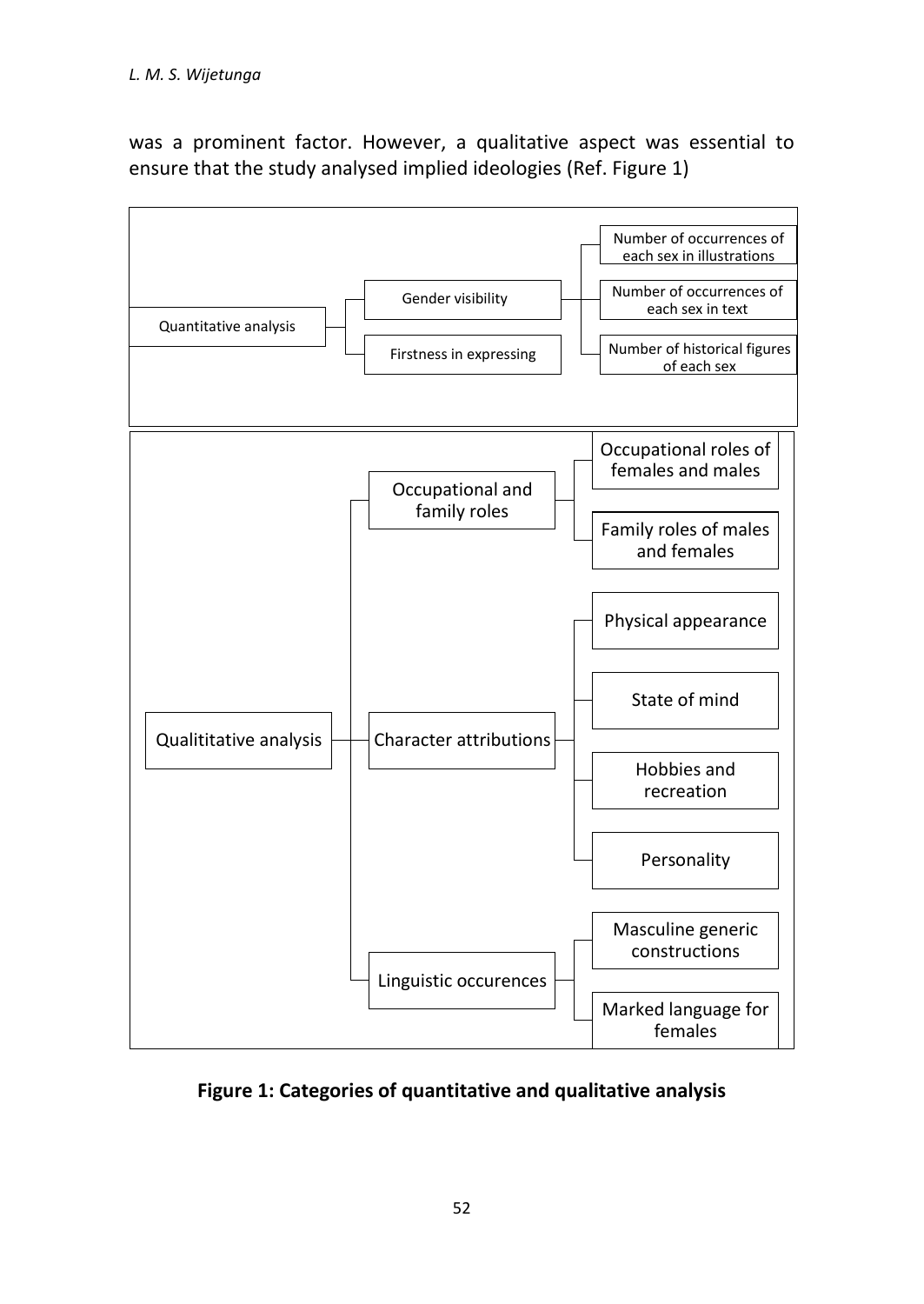Under quantitative analysis, the text was analysed for gender visibility and firstness in expression. First, the frequency of occurrence of female and male characters in illustrations was tabulated, as well as the number of times each gender was mentioned in the text. Mentions in the text included characters depicted in dialogues, paragraphs, comprehension material, poems, examples and exercises. Gender visibility was also calculated in terms of the presence of male and female figures from history, mentioned in the text. Second, the firstness, i.e. the number of times females and males were mentioned first in the text, in instances where both the sexes are mentioned, was calculated.

The qualitative analysis comprised of a close reading of the text using Critical Discourse Analysis of Fairclough (2011). Under qualitative analysis, occupational roles of characters, family roles of characters and character attributions of males and females in the text were investigated for what they are and their underlying ideologies. Features of each sex in illustrations present in the textbooks were also analysed in this category to determine whether gender stereotyping was present. Finally, the text was studied for linguistic occurrences of usage of masculine generic constructions i.e. use of a masculine pronoun to mean both males and females. It was also studied for marked language for females i.e. instances where a linguistic element is distinctly identified or marked as female, while the regular form is used with a male (for example, actress vs actor).

## **Results**

### **Gender Visibility**

### *Number of occurrences in illustrations*

Figure 2 indicates the frequency of number of illustrations in the text in each textbook.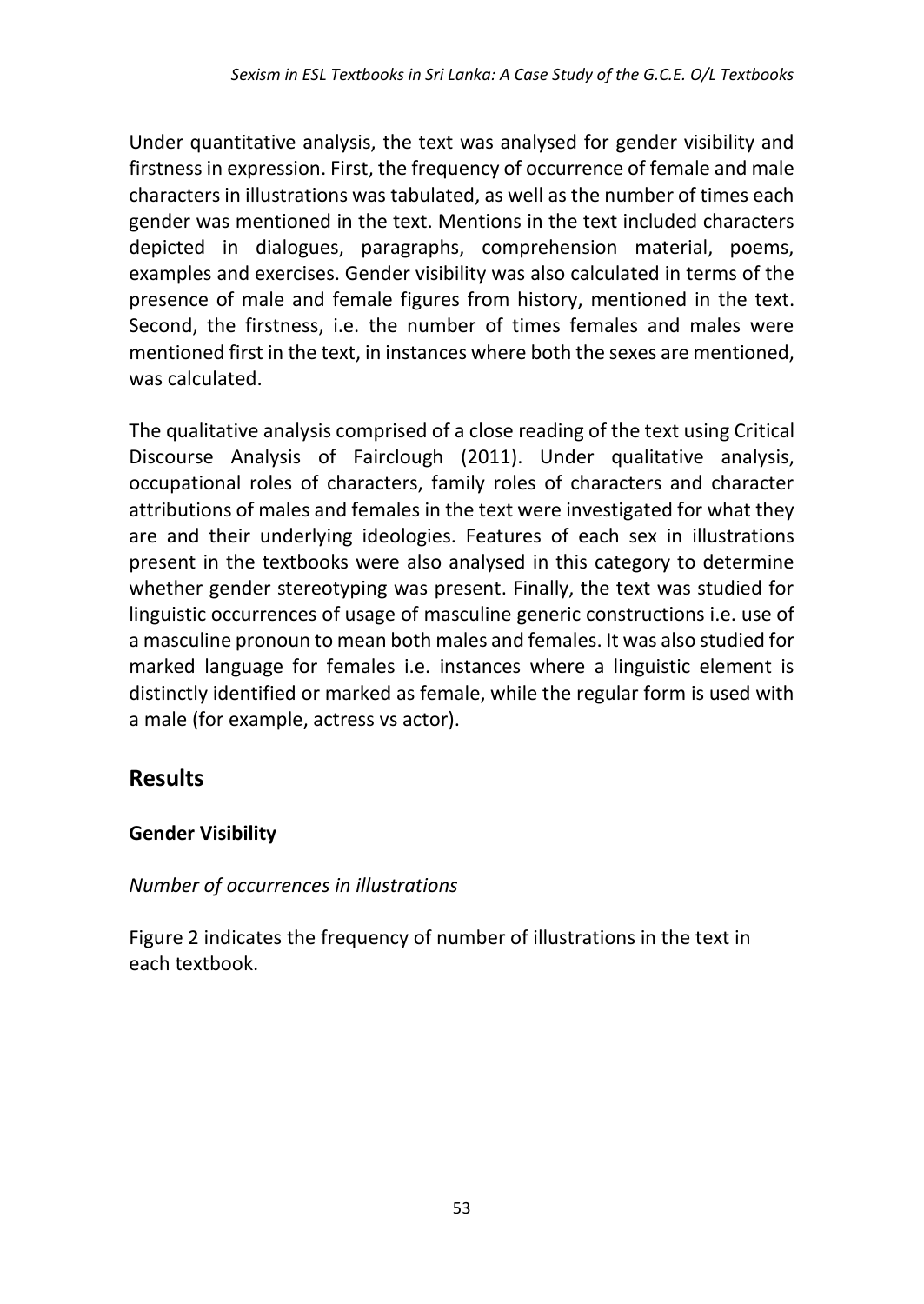

**Figure 2: Number of illustrations in text**

The Grade 9 textbook was observed to be the most discriminating because every unit had a higher ratio of males than females. Further, unit 4, "Getting About" had no illustrations of females at all. Similar to the number of characters(which is discussed in the next section), the number of illustrations in grade 10 textbook was comparatively low, with 9 out of 14 units not containing any figures in the illustrations, but scenery and art. In the 5 units that did contain illustrations, three had a higher frequency of male characters, one had more female illustrations and one had an equal number of illustrations for each sex. The higher number of female illustrations in unit 3 was mainly due to the illustration on page 26, of domestic chores. 5 out of 6 images were of females, engaging in different chores such as decorating a cake and polishing the floor (Refer Figure 4). In instances where females were illustrated, they were depicted in traditional - perhaps conservative - ways, dressed in saree, Kandyan saree, or in long skirts and blouses. Hair of females was observed to be either plaited or put up in a bun (Refer Figure 3). Males, on the other hand, were dressed in pants, t-shirts and shirts. The Grade 11 textbook was the most balanced out of the three, wherein two units contained an almost similar number of male and female characters. When calculating the ratio of illustrations of female to male characters in all three textbooks as a whole, the ratio is 1:1.5.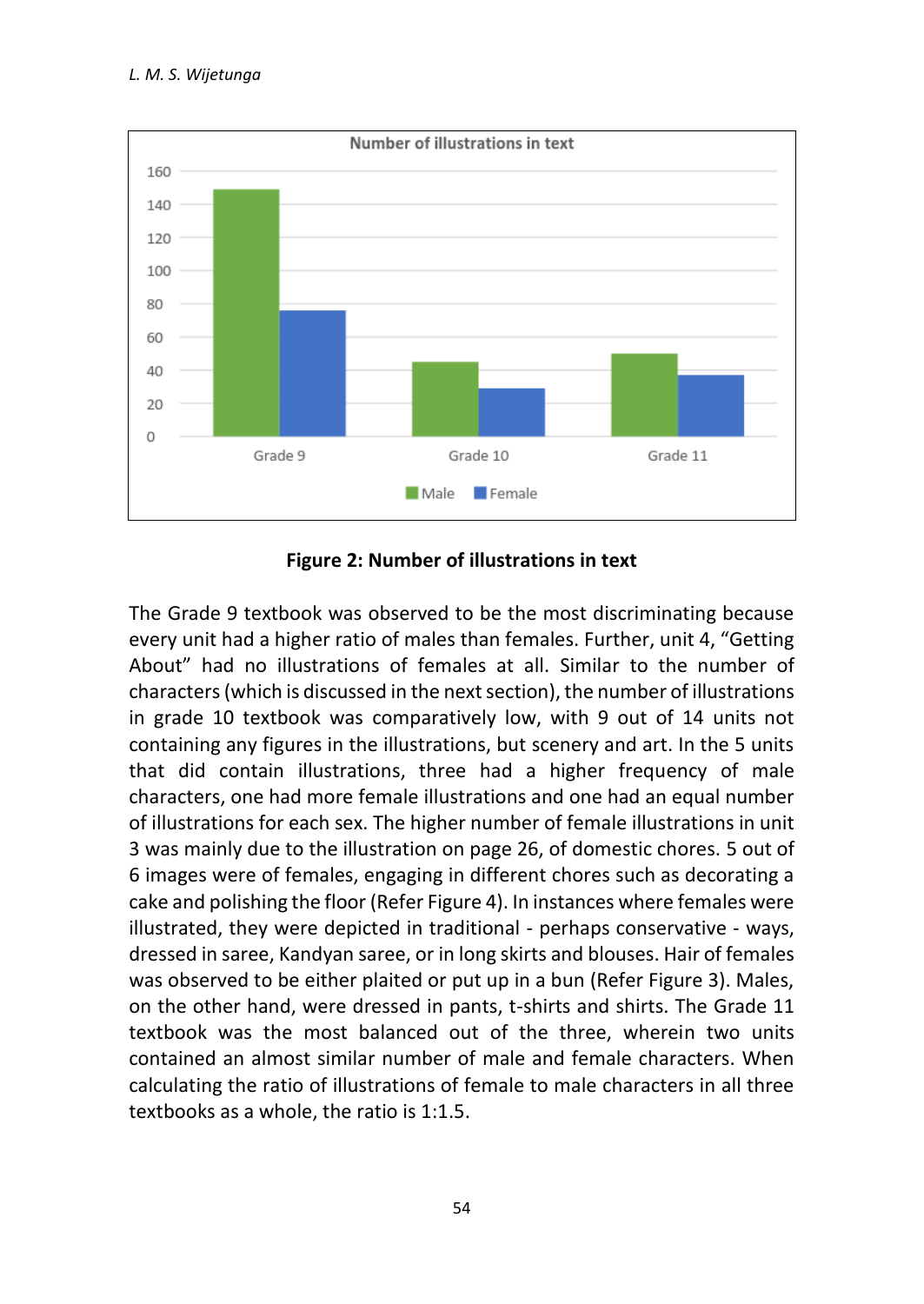

Figure 3: Attire as illustrated in an exercise (Source: English Textbook- Year 10, 2016, p.3)



#### **Figure 4: Chores as illustrated in an exercise**

(Source: English Textbook- Year 10, 2016, p. 26)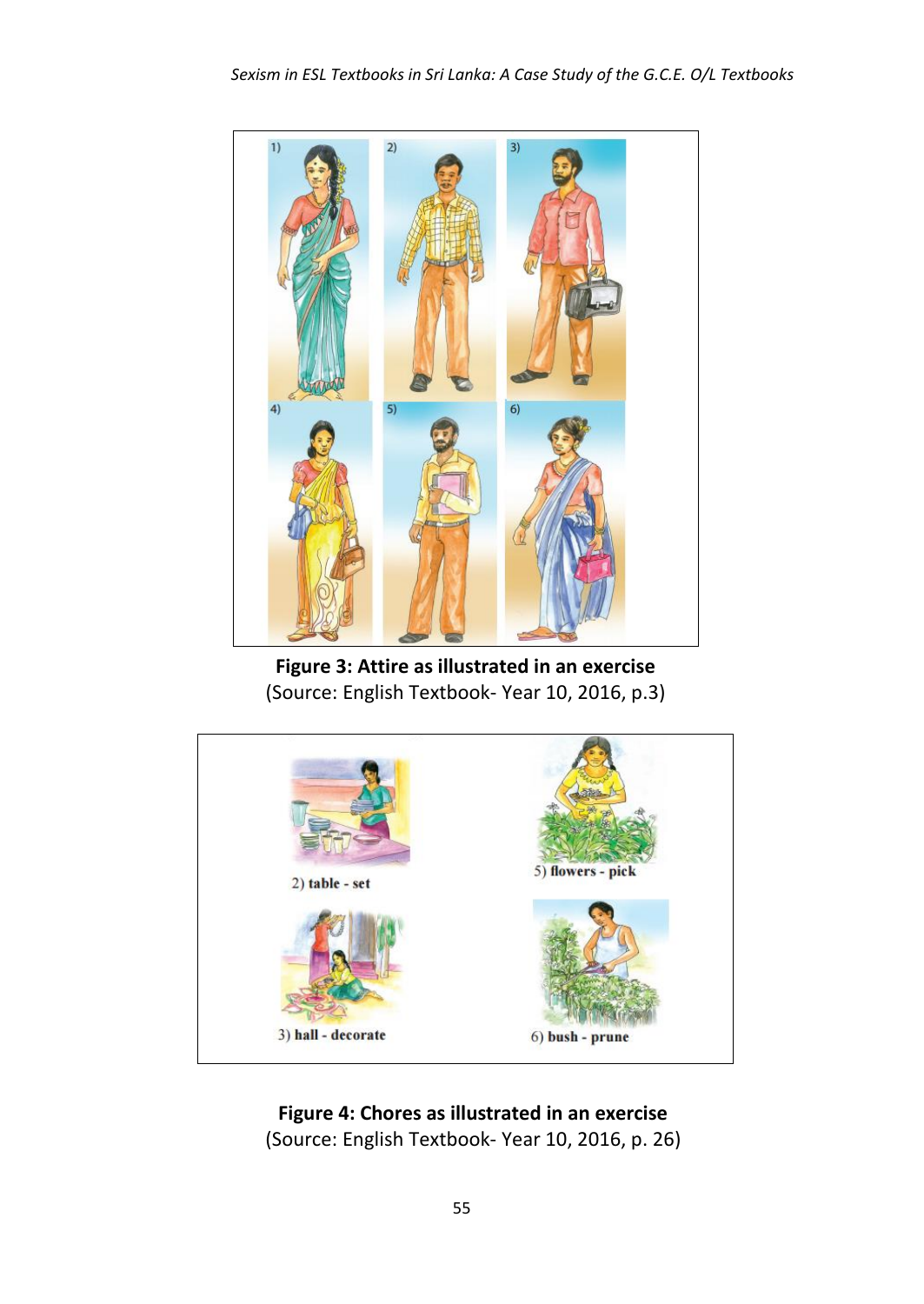### *Number of occurrences of female and male characters*

Number of occurrences of female and male characters in each of the textbooks is presented in Figure 5.



**Figure 5: Number of occurrences in text**

#### In Travelling:

In the grade 9 textbook, every unit had a higher frequency of male characters as opposed to female characters. The highest disparity between male and female characters was seen in the unit "Getting About", which focused on travelling. It was observed that males engaged in travelling while the few instances of female travel always included travel with a chaperone or male guardian.

### In Myths and Fables:

Grade 10 textbook has a relatively lower number of overall characters, as it focuses more on topics such as information. However, there is a clear difference between the frequency of males and females mentioned in the text, with the highest disparity being recorded for unit 07, "Learning is Fun". This high frequency was mostly due to the inclusion of fables and myths in the unit which had male protagonists, and at times, purely male cast.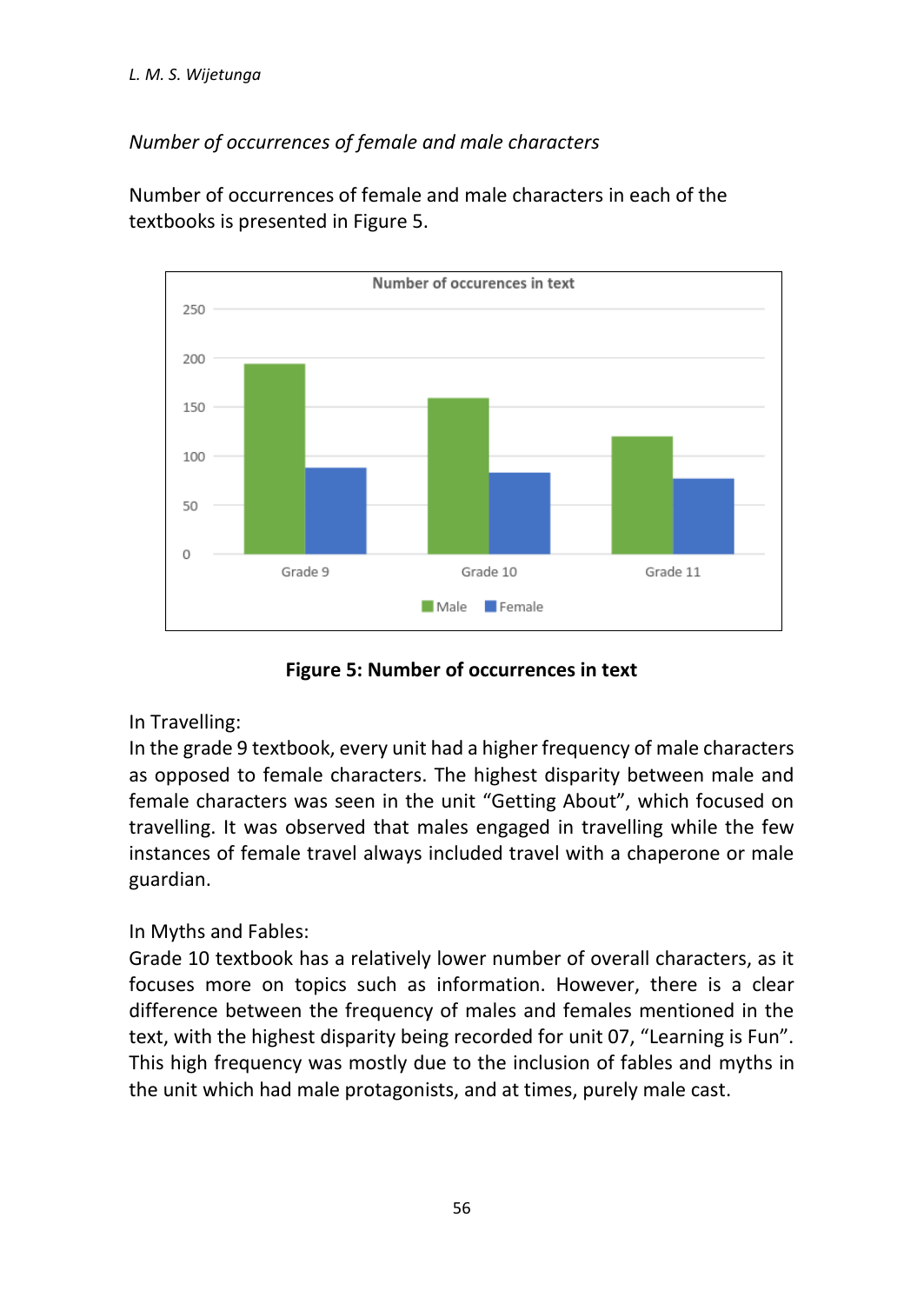In Relationships:

The grade 11 textbook is comparatively different because the first unit records a higher number of females than males it mentions in the text. However, the reason for this becomes rather evident when realising that the unit is "Relationships", where females are given more exposure in terms of establishing and maintaining relationships. Conversely, a number of female characters in the text are identified in relation to the male character. For instance, "Mr. Nadaraja's wife" and "Nehru's wife" are two characters that are alluded to in relation to their husbands, without being named in the text. When taken as a cumulative, the three textbooks depict a clear preference for male characters over female characters, with a ratio between female characters to male characters of 1:1.9.

# *Number of historical figures*

Figure 6 illustrates the frequency of occurrence in female and male historical figures across the three textbooks.



# **Figure 6: Historical Figures**

The presence of female figures was minimal in all three textbooks, with none reaching double figures. Compared to the high number of male figures this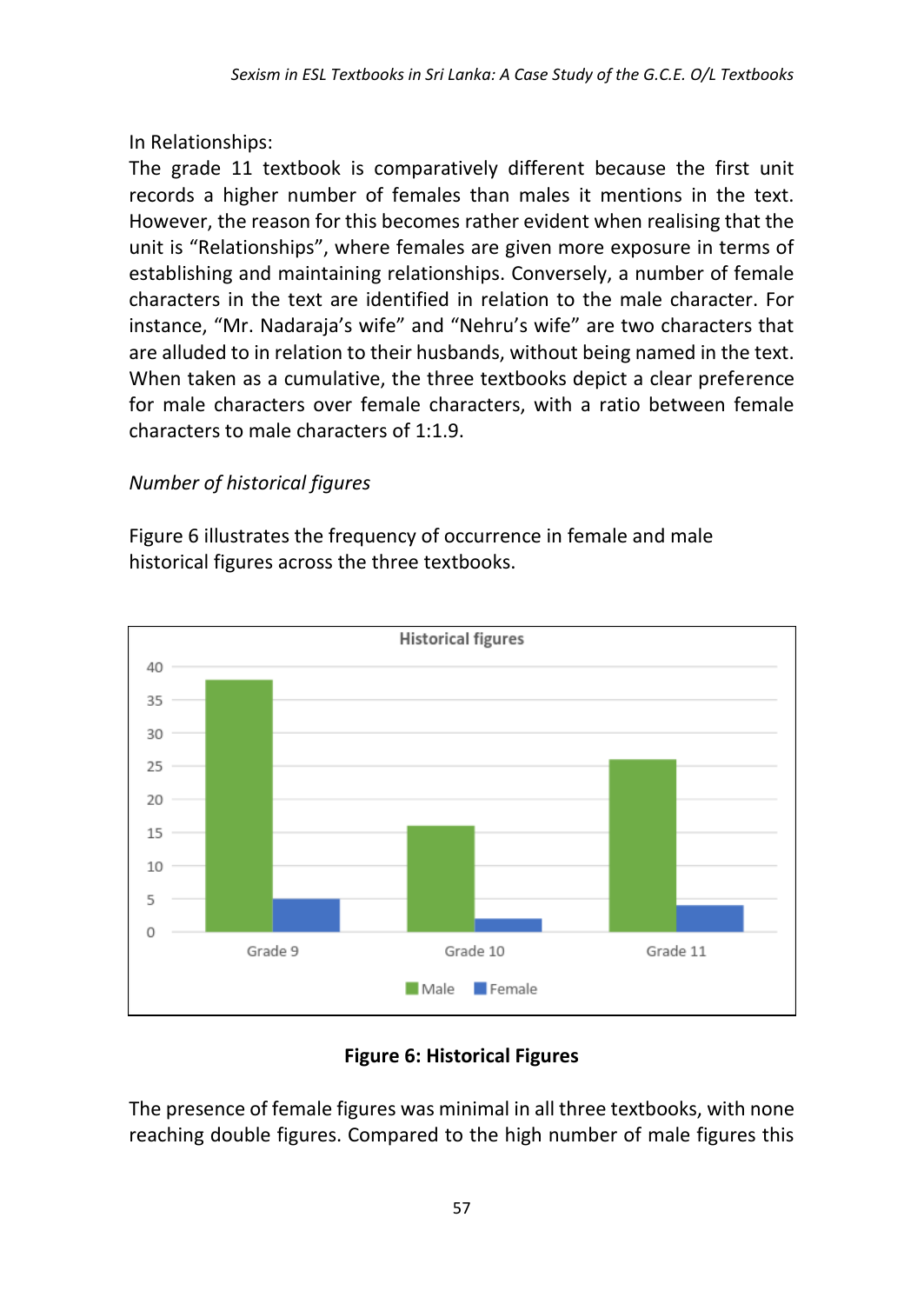disparity stands apart. The male figures were from different eras of history, in different fields, compared to which the diversity of female figures was low.

#### **Firstness in expressing**

Firstness is where masculine pronoun/noun is placed before the feminine pronoun/noun, which according to Hartman and Judd (1978) "reinforces the second place of the woman". Figure 7 illustrates the frequency of firstness in occurrence with regard to masculine and feminine pronouns.



**Figure 7: Firstness in expressing gender pronouns**

As is illustrated in the chart "Firstness", males were mentioned first more than females in all three textbooks. The most common occurrences were his/her and him/her. In instances where the females were mentioned first, they were "mother and father", "ladies and gentlemen" and "bride/bridegroom". It can be deduced that the overall ratio of female to male firstness in the text is at 1:3.3.

#### **Occupational and Family Roles**

Occupational roles displayed a partiality towards the male, not only through the expression of occupational roles men are engaged in but also when discussing the jobs a boy would like to be engaged in, the diversity being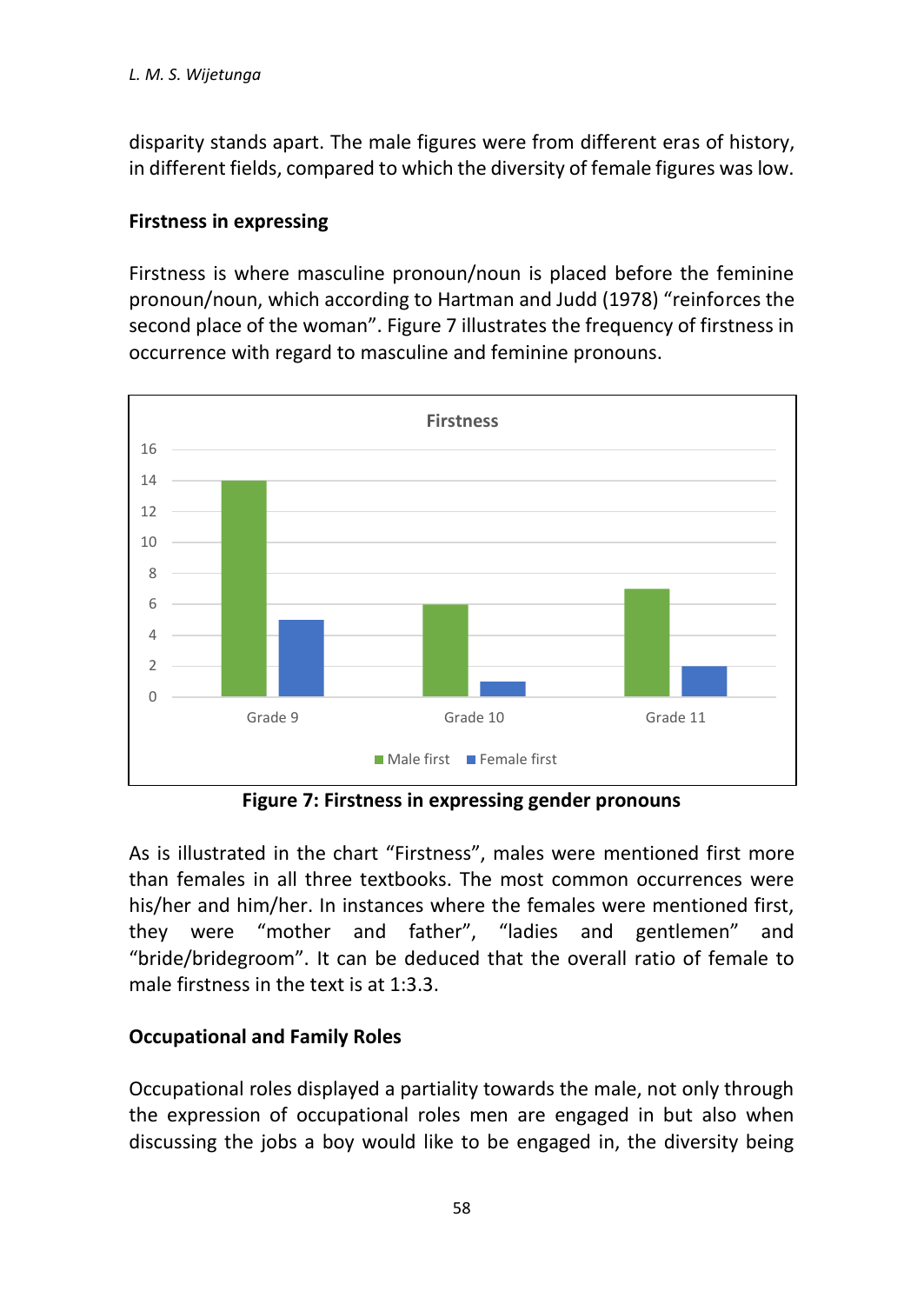higher than that of a girl expressing the same. A comprehensive list of these occupational roles prescribed to males and females is provided in Table 1. It was also observed that in most instances of mentioning the word "teacher" with regard to the English language, the teacher was assumed a female, while teachers of science and information technology were clearly defined as male.

| Occupational roles for males | Occupational roles for females |
|------------------------------|--------------------------------|
| <b>Assistant Accountant</b>  | Athlete                        |
| Astronaut                    | <b>Ballerina</b>               |
| Athlete                      | <b>Empress</b>                 |
| Bacteriologist               | Housewife                      |
| <b>Boss</b>                  | Inventor                       |
| <b>Bus conductor</b>         | Princess                       |
| Editor                       | Queen                          |
| Engineer                     | Receptionist                   |
| Environmentalist             | Stay-at-home-mother            |
| Explorer                     | Teacher                        |
| Hotel manager                | Writer                         |
| Inventor                     |                                |
| Journalist                   |                                |
| King                         |                                |
| Lecturer                     |                                |
| Literary critic              |                                |
| Mayor                        |                                |
| Mechanic                     |                                |
| Philosopher                  |                                |
| Photographer                 |                                |
| Physiologist                 |                                |
| Pilot                        |                                |
| Poet                         |                                |
| Prince                       |                                |
| Psychologist                 |                                |
| Ruler                        |                                |
| Sailor                       |                                |
| Science teacher              |                                |
| Shop owner                   |                                |
| Soldier                      |                                |
| Surgeon                      |                                |
| Writer                       |                                |
| Zoo manager                  |                                |

**Table 1: A list of occupational roles prescribed to males and females**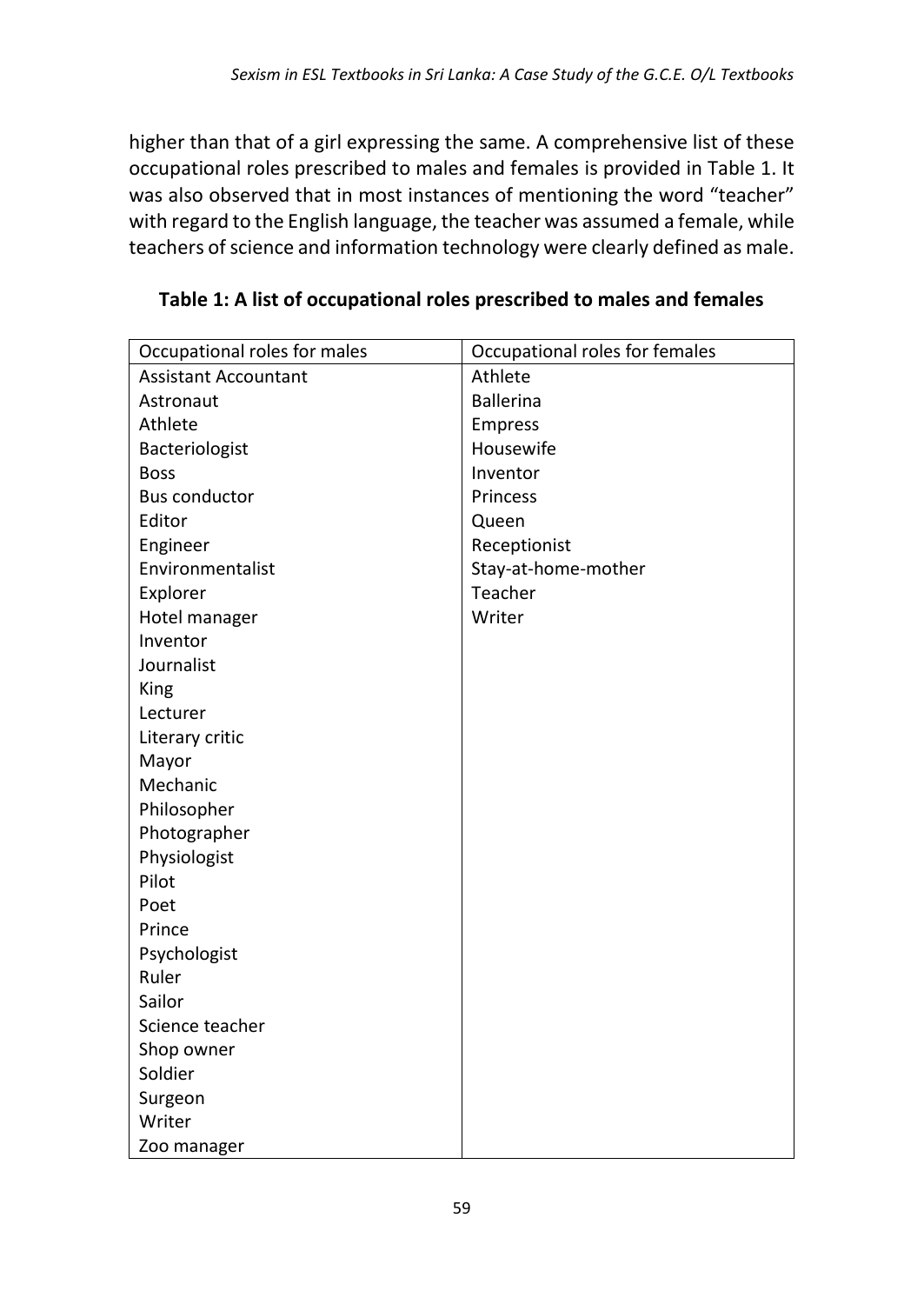A number of characters in each textbook was represented in family roles, ranging from parents to uncles to grandparents. "Mother" was often the subject of female mentions in exercises, while "wife" was the most common in reading paragraphs and stories. "Father" was mentioned in instances that required purchasing of an item and/or instances that required travelling. "Uncle" was mentioned a considerable number of times, mainly in relation to imparting new information. In addition to the above, family roles such as sister, brother, grandmother, grandfather and cousins were present in the texts. Interestingly, no mention of "husband" was to be found in the text. When calculated overall, the most common family role was "mother", with "father" coming in at second. The lowest number of mentions in a major family role was for "daughter".

#### **Character Attributes**

The character attributes were often deduced from the texts in the textbooks as more often than not, there were no specific character attributions clearly defined for each sex. Some of the observations that were common to all three texts were that in dialogues, males always played the role of the knowledge leader i.e. the one with the information, while the females played a supporting role (Refer Figure 3); males were portrayed as being more interested in sports and physical activities such as camping while females were depicted as interested in domestic activities such as reading; and the utterances by females focused more on exclamations, appreciations and observations as opposed to that of males.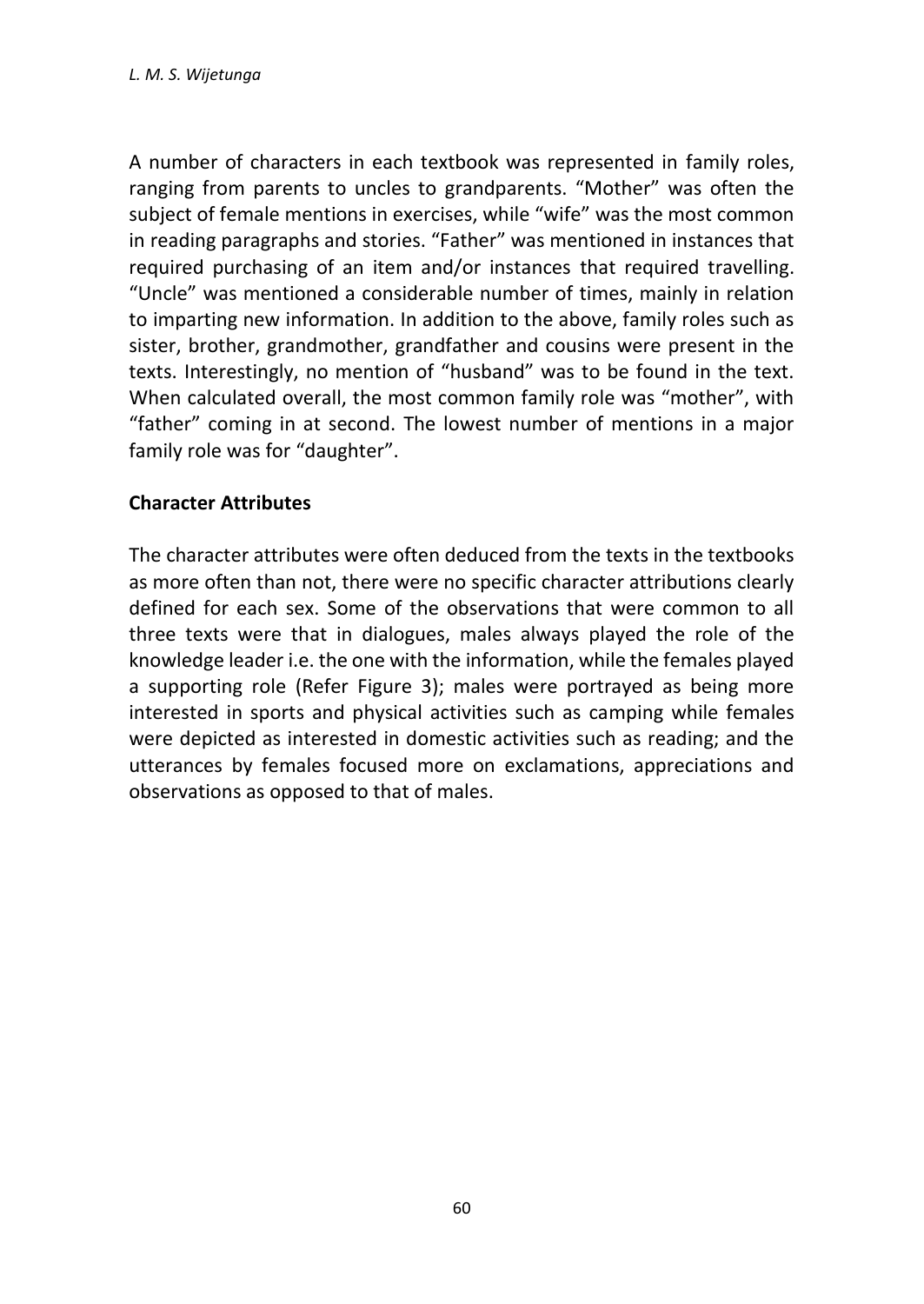|               | <b>The Underwater World</b>                                                                                                                                                                                                                                                  |
|---------------|------------------------------------------------------------------------------------------------------------------------------------------------------------------------------------------------------------------------------------------------------------------------------|
| Naween        | :- Have you ever thought that there's a world under water? Now I am<br>taking you to that wonderful world. Get ready to dive into the ocean. Look<br>at this. What do you think this<br>is?                                                                                  |
| Velu          | :- What a beautiful scene! It is<br>the sea bed, isn't it?                                                                                                                                                                                                                   |
| Naween        | :- Yes it is. Deep in the sea bed,<br>there are hundreds of<br>shipwrecks including the<br>famous Titanic and ruins of<br>early civilisations.                                                                                                                               |
| Yoosuf        | :- How beautiful they look!                                                                                                                                                                                                                                                  |
| Naween        | :- But, these are artificial things, The natural things are the most picturesque.<br>Now look at this. These are coral reefs.                                                                                                                                                |
| Lasini        | :- They're wonderful, aren't they?                                                                                                                                                                                                                                           |
| <b>Naween</b> | :- Yes. Coral reefs and a great variety of animal and plant life beautify the<br>underwater world. Coral reefs are structures produced by nonliving<br>organisms that have decomposed into fossil.                                                                           |
| Malindu       | :- I've heard that coral reefs are not found everywhere.                                                                                                                                                                                                                     |
| Naween        | :- That's true. Although corals are found both in temperate and tropical<br>waters, reefs are formed only in a zone from 20° North to 20° South of<br>the equator. Reef forming corals do not grow at depths of over 30m or<br>where the water temperature falls below 11°C. |
| Lasini        | :- Look how these fish swim about the corals!                                                                                                                                                                                                                                |

### **Figure 8: Conversation between students during class**

(Source: English Textbook- Year 9, 2016, p. 46)

Female physique is given attention in the grade 10 textbook. The girls are depicted as being unsatisfied with their natural appearance – "I wish I had long wavy hair like her" – and are shown to notice external appearances. There is no comparison to the physical appearance or opinion of personal appearance from a boy in the text. The boys are illustrated as having a wide range of emotions, such as helpful, cheerful, moody, friendly and aggressive. In contrast, girls are depicted with only a few emotions such as confident, sensible and shy.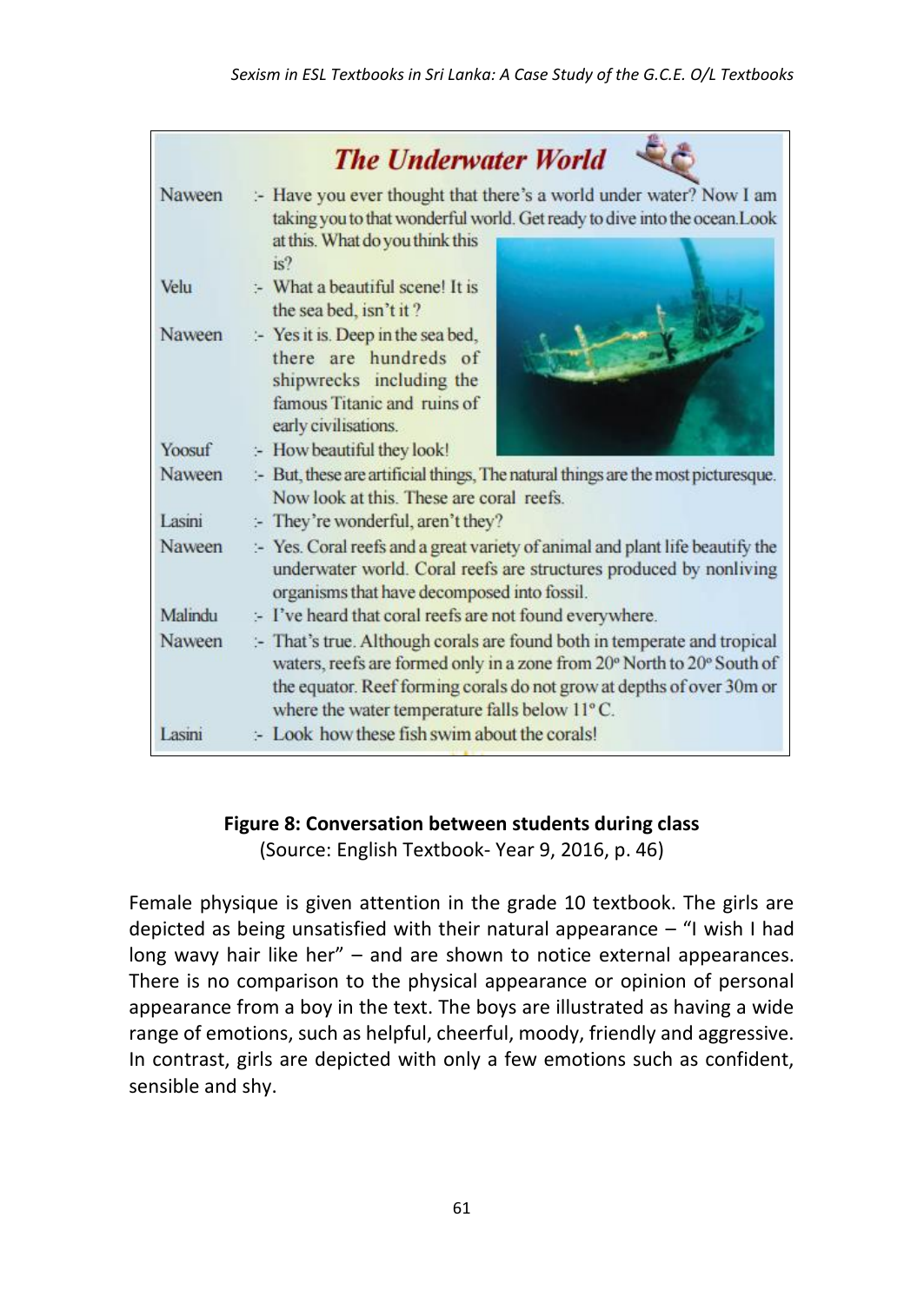When taken as a whole, the range of characteristics attributed to males was a larger range than that of females. Females were often portrayed in passive roles of reading, borrowing books and gardening, and were created as more emotional and family-oriented characters. The males, on the other hand, were portrayed in active roles of playing sports and providing for the family and were created as not only emotional and family-oriented characters but also as characters with social responsibility.

#### **Linguistic occurrence of sexism**

In recent years a good deal of activity has focused on the generic use of the pronoun *he*...involving in sex/gender distinctions...Arguments have used linguistic data as evidence to prove (or deny) that the language manifests the sex-based biases of the society. The evidence has been used for (or against) proposals to reform the language by replacing generic *he* with *he or she, he/she, s/he, they*, etc. (Bendix, 1979, p. 23)

The linguistic occurrences of sexism in the textbooks were sought for in two specific areas: marked language for females i.e. using a marked or distinct term to indicate the gender of the subject (for an example, using "monitress", implying that all instances where "monitor" is mentioned it refers to male) which has negative connotations in numerous instances, such as when using "master" vs "mistress"; and masculine generic constructions i.e. using a male pronoun to indicate a group which comprises not only of men (for example, "mankind").

All three textbooks were free of using marked language for females for the most part. The grade 11 textbook, though, recorded two instances of the category – "monitress" and "goddess". However, masculine genetic constructions were rather frequent in all three textbooks. "Man" and "mankind" were the most common uses of the male pronoun as the generic, especially in units that discussed environment and future. In addition to the above, there were mentions of "sportsmen", "tribesmen" and "man-made" in the text. However, there were instances of using "human" – grade 11 mentions "human population" (p 45) and "human error" (p 107). There were also attempts, to a certain degree, to remove gender connotations from topics in the writers often repeating "the manager" throughout the sentence instead of using a pronoun.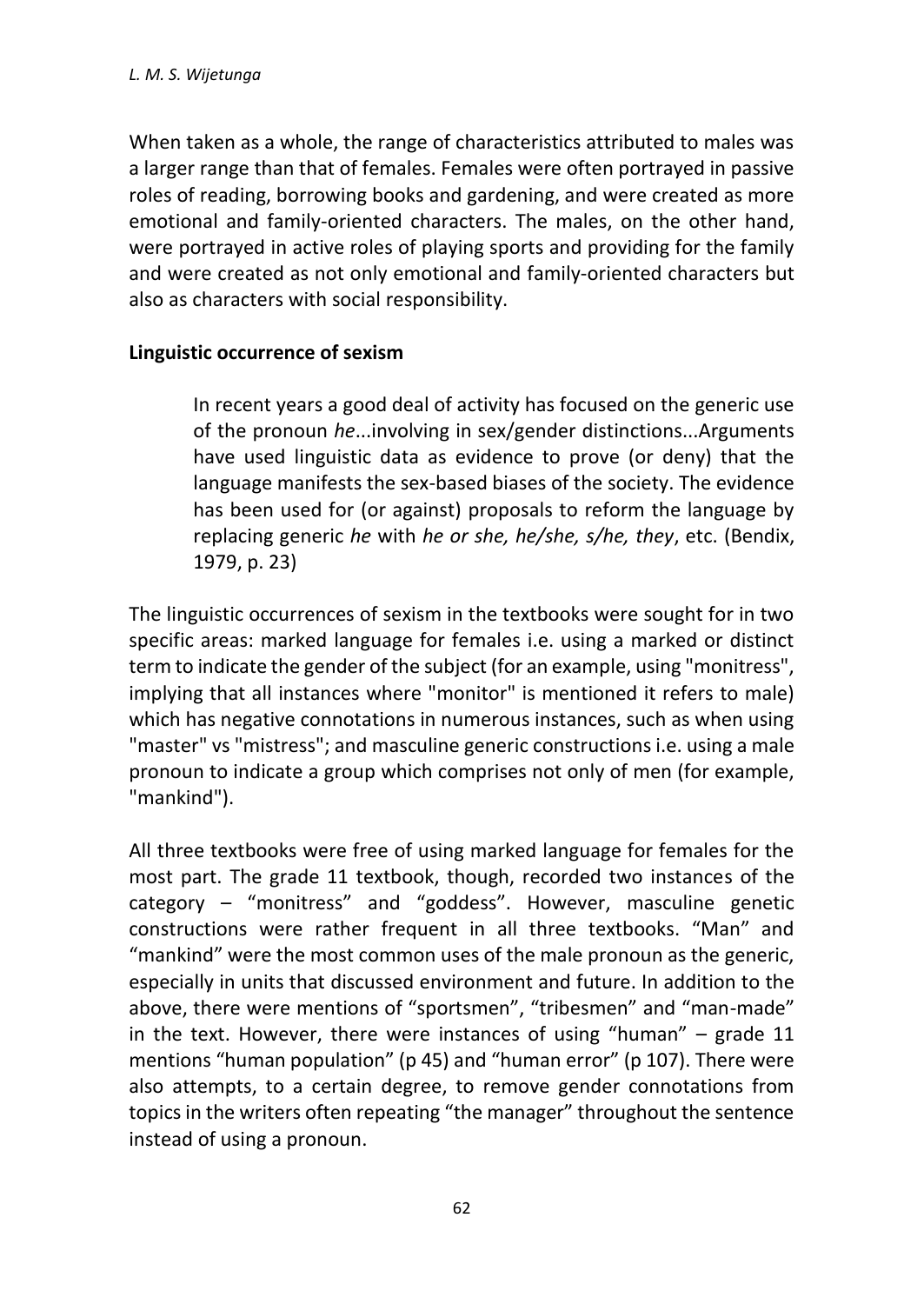## **Discussion**

In each of the categories analysed - gender visibility, firstness in expression, occupational and family roles, character attributes, and linguistic occurrence - there is evidence to believe that ESL textbooks in Sri Lanka, too, follow the trend of textbooks analysed in other countries, as males are constructed as more powerful, authoritative, famous, and above all visible contributors to the society.

The simple matter of having twice as many male characters/occurrences as that of females show males to be dominating the social sphere. However, according to the World Bank Report (2014) 51.75% of the Sri Lankan population is female; according to the Department of Consensus (2013) 35.9% of women were economically active. Not only were the mentions of females lower in terms of numerical value, it was also deduced that males simply dominate the content. It propagates the idea that females are to play a merely supportive role in the social context, while males are to carry society forward. Embedding such an ideology in the minds of the adolescent could result in females being relegated to an almost invisible role within the school context as well.

The findings of the unit "travelling" was an apt portrayal of Sri Lankan cultural "values", although these values are ones that are being questioned within the current social context, as is discussed in "The 'Women's Question' in Sri Lanka: A Reflection in 2017" by Wijesiriwardena (2017). It promotes the expired notion of females being restricted to the home, while the man is to venture forth into the world.

Most of the fables and myths revolved around men and their heroic deeds in the unit titled "Learning is Fun", while females were often merely an accessory. The Two Frogs (Greek fable), Plucking up a Crop to Help it Grow (Chinese fable), Honour, Fire and Water (French fable), Education of the Young Lion (Russian fable) all have a male - either human or animal - as the protagonist. The myths included Bhigru and the Three Gods, and Orpheus and Eurydice where men played the main role once again. If one is to assume that the purpose of fables, myths and legends is to propagate culture and values, this phenomenon places the texts in a problematic situation. The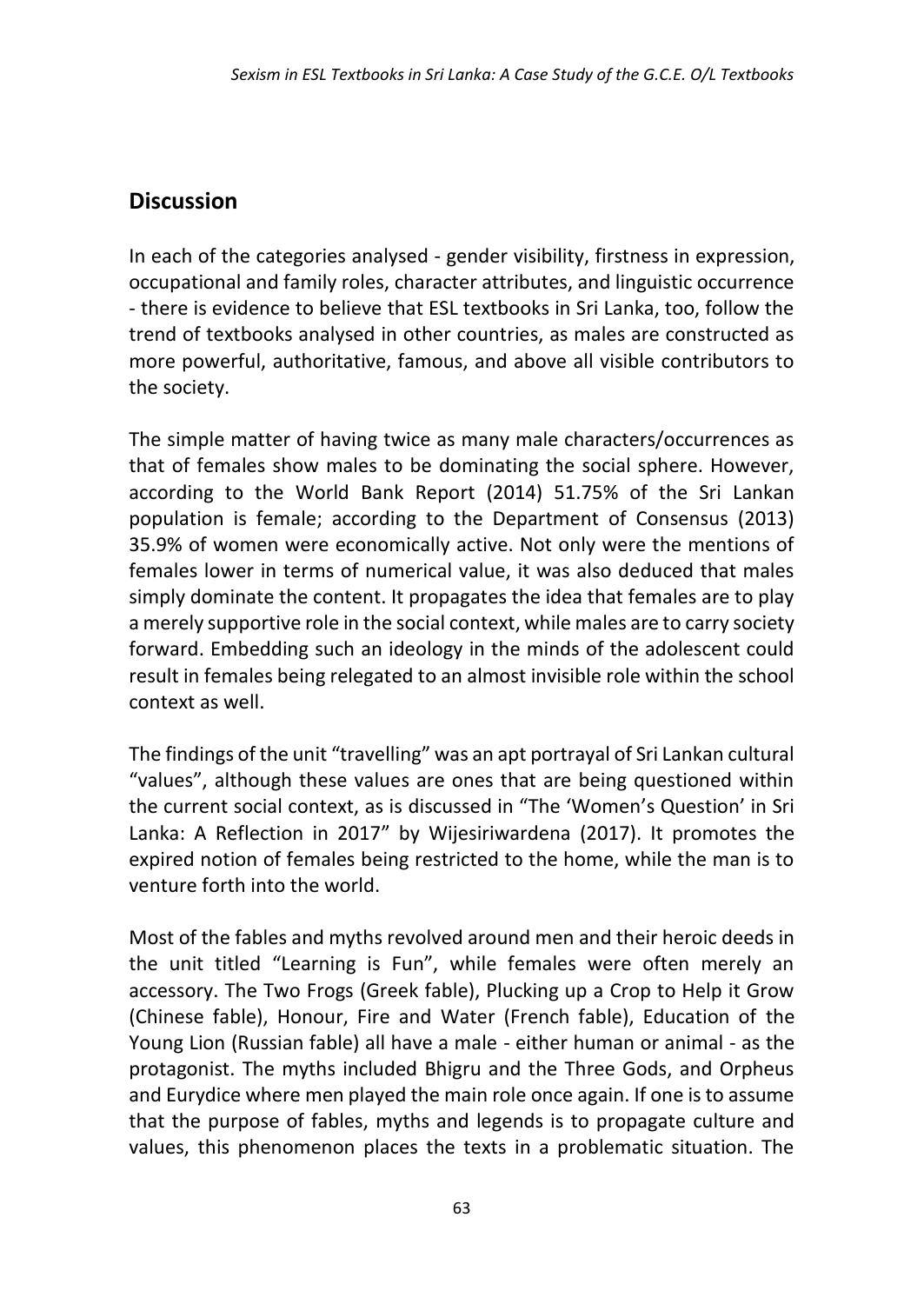problem here lies in the choice of texts, which have failed to grasp that inclusion of female protagonists is necessary when presenting a story to the young learner as stories shape who a person is; stories, as is evident through the history, is a way of shaping perceptions and continuing heritage. The current choice of texts seems to indicate that it is the males who are solely responsible for the propagation of these cultural values, and for shaping the world.

This ideology was further aided by the illustrations, which were at a female: male ratio of 1:1.5. The instances where females were illustrated they were often in sarees, which is a traditional notion that is not a common occurrence in the current society. Unless engaged in a particular calibre of work, or attending a function, females of the modern society rarely wear the saree in their day to day life. When compared to males, who are never illustrated in the national attire, but always in pants and shirts/t-shirts, the question of discrimination in attire as represented in the text is evident. However, this closely ties in with the notion of woman as a bearer of culture, which has been explored by both Jayawardena (1986/2009) and De Mel (2001). These provide unrealistic notions of appearance for the young learners who are studying these texts, as it would instil in them the idea that what is presented in the book is what is appropriate.

Historical figures in textbooks serve as role models for students (Tao, 2008). In all the three textbooks, the number of female role models was limited when compared to the wide range of male role models provided. In this regard, the Sri Lankan ESL textbooks were similar to those of other countries where females were not given sufficient exposure for their achievements and mark they have left in history. If the characters are to be role models for the learners, it is only right that there be a sufficient range of models for both the sexes. It was interesting to note that in one lesson, when a girl was asked to select a role model, she picked "Charlie Chaplin". The problem here lies not with the child choosing a male, but with the idea that it subtly conveys: a female has never made it into the world of comedy to warrant a young learner's attention. The inclusion of a popular female comedian from history like Phyllis Diller, or even Sri Lanka's own Mercy Edirisinghe who was a comedian along much the same strain as Chaplin, albeit in speaking roles, would have broadened the view of the young learner.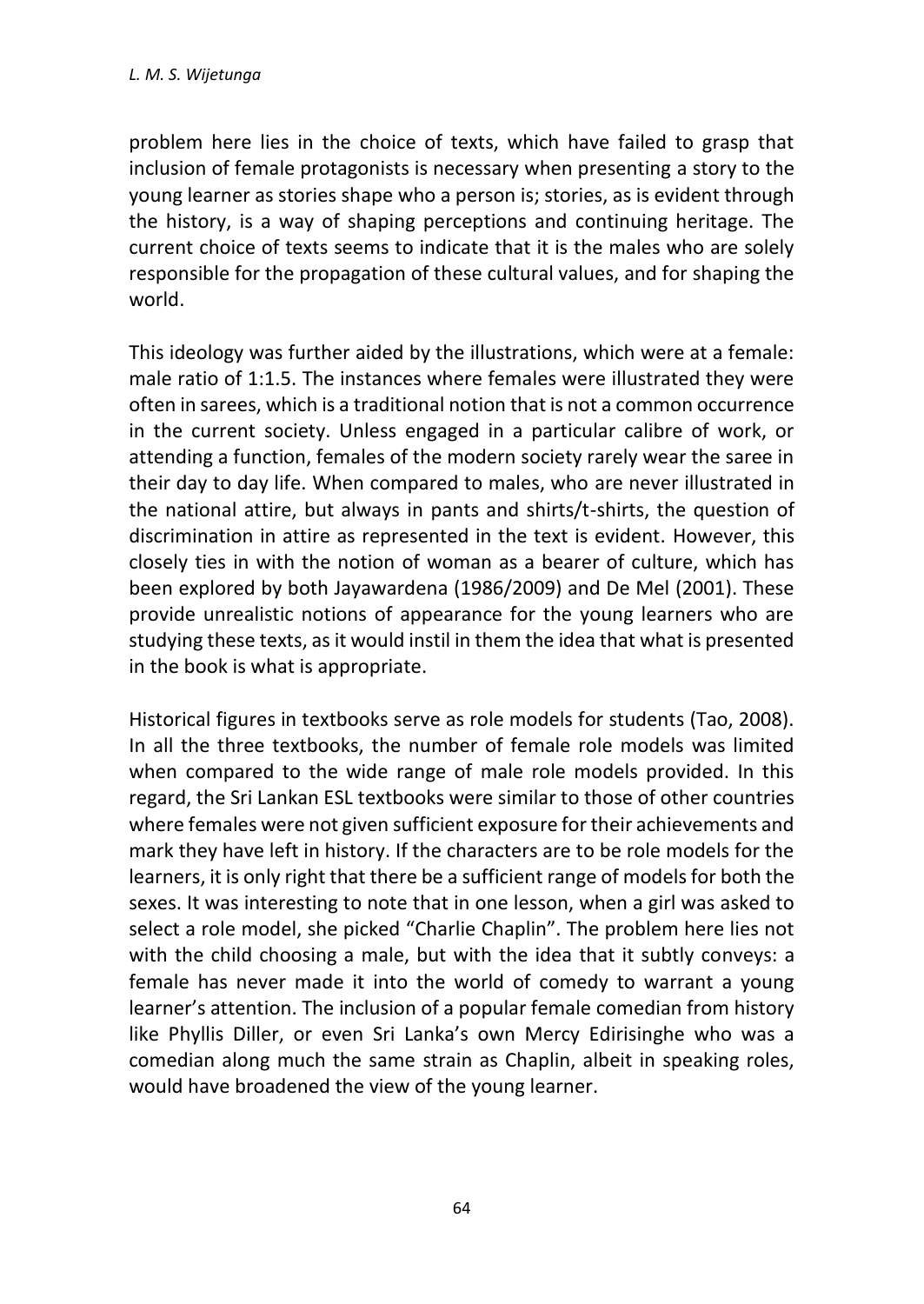As historical figures included those of Gods, a cultural element of Sri Lanka could be strongly sensed here. In terms of historical figures, where Maha Maya Devi was mentioned in the text, it was presented in relation to being the mother of Prince Siddhartha, and not in her own right. Even the story focused on the conceiving of the prince, and thus the female character was made a tool in a story where the protagonist has not even been born yet.

It is also problematic that years after the researcher herself has finished formal school education, "Marie Curie" still takes centre stage as a key female role model. After decades of development and evolution, it is but to be expected that these texts would include contemporary role models. It is not a lack of female role models in the real world that has brought out this phenomenon; one would believe that a person such as Maya Angelou would warrant mentioning in the textbooks considering her contribution towards literature. And yet, all the female models mentioned in the text are truly historical resulting in the possibility of the learners simply overlooking their presence as they have been mentioned repeatedly over the years. The root issue with this unjust representation is the painting of a false picture to the young mind that females have accomplished nothing when compared to men.

All three textbooks contained instances where the masculine noun/pronoun was used prior to the feminine noun/pronoun, which illustrates the normality of male being the dominant sex. The only instances of female firstness were as a result of cultural norms as well, in the case of "mother and father", "bride and groom", and "ladies and gentlemen". The above suggests that females are before males if they are mothers, brides or "ladies". The most frequently heard manner of uttering the analysed words are what was written in the texts, which illustrates that the text is but a reflection of the ideologies of the society when it comes to being the prominent sex.

Ideologies of the society were further reflected in the occupational roles for males and females. The diversity of occupations for males clearly illustrated that it is still accepted that the main provider needs to be male. This sex segregation in terms of occupations can severely hinder possible ambitions of young learners who are exposed to these texts. With regard to ambitions, in the unit "dreams and ambitions" the only professional role girls are described in are ballerinas. This slight has severe implications. This restricts the young girls to an appearance based career, which in fact is not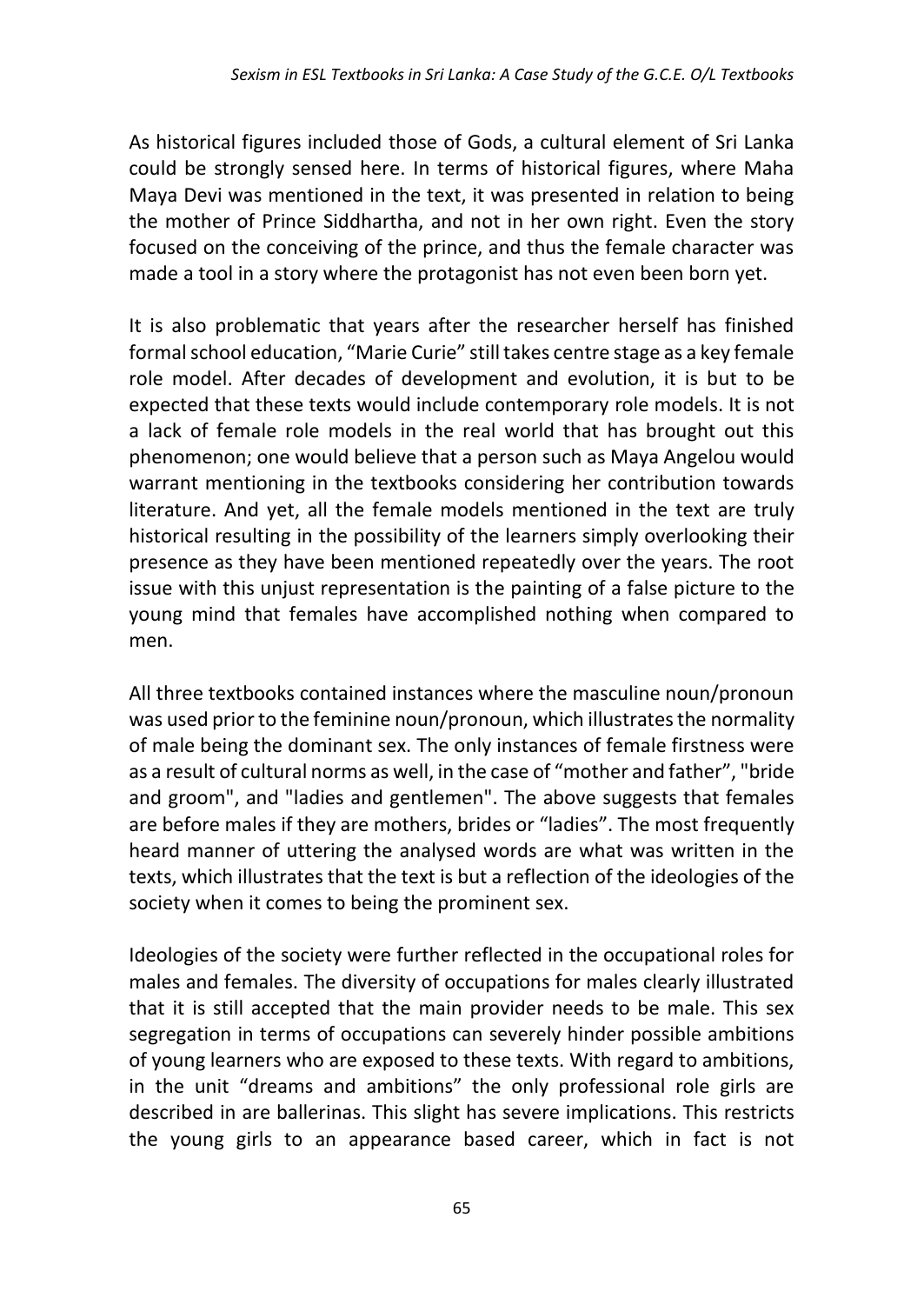professionally practised in the country. When compared to the actual diversity of occupations that females are engaged in the society at large, the representation in the textbooks can be said to be woefully inadequate.

Contrary to the foreign texts such as Iranian as well as the USA where the male was not given a prominent role in the family, the Sri Lankan textbooks provide if not equal, then almost equal importance to the role of the father. This is both a positive as well as a negative. It is a positive because the learners would be exposed to the role of the male in the family, and would not alienate the father. However, the negative of this lies in the establishment of the father's role as a provider in the texts. It is the father who takes the children out and buys them things, and no evidence could be found in the text for an emotional attachment between the father and the children. Further, the implied establishment in the texts of the mother being at home while the father provides could lead to psychological issues in the children who would expect the same from their families.

It also has to be noted that no male character was given any attribution related to domestic work, while females were often described as "enjoying cooking" and having a hobby of making sweets. The character attributes showed clear sex segregation, not as significantly in emotions, as was the case in most of the studies in China and USA, but in terms of their mental capacity and interests. The character attributes were in line with the established gender roles in the society and expressed them as the norm. The main concern in this type of (mis)information is that a learner who is, in fact, different would feel themselves an alien. However, the text has to be commended for almost equal distribution of emotions among the sexes.

Linguistically, though, the textbooks have attempted to be universal in not using marked language for females, and in trying to avoid the use of masculine generic constructions. However, it must be noted that use of "human" as opposed "man", and "humankind" as opposed to "mankind" being present in the text indicates a non-uniformity in the writing itself, which only highlights the instances where masculine generic constructions are used. While there still were instances of regarding male as the default sex, the fact that apparent attempts were made to avoid doing so shows a positive trend.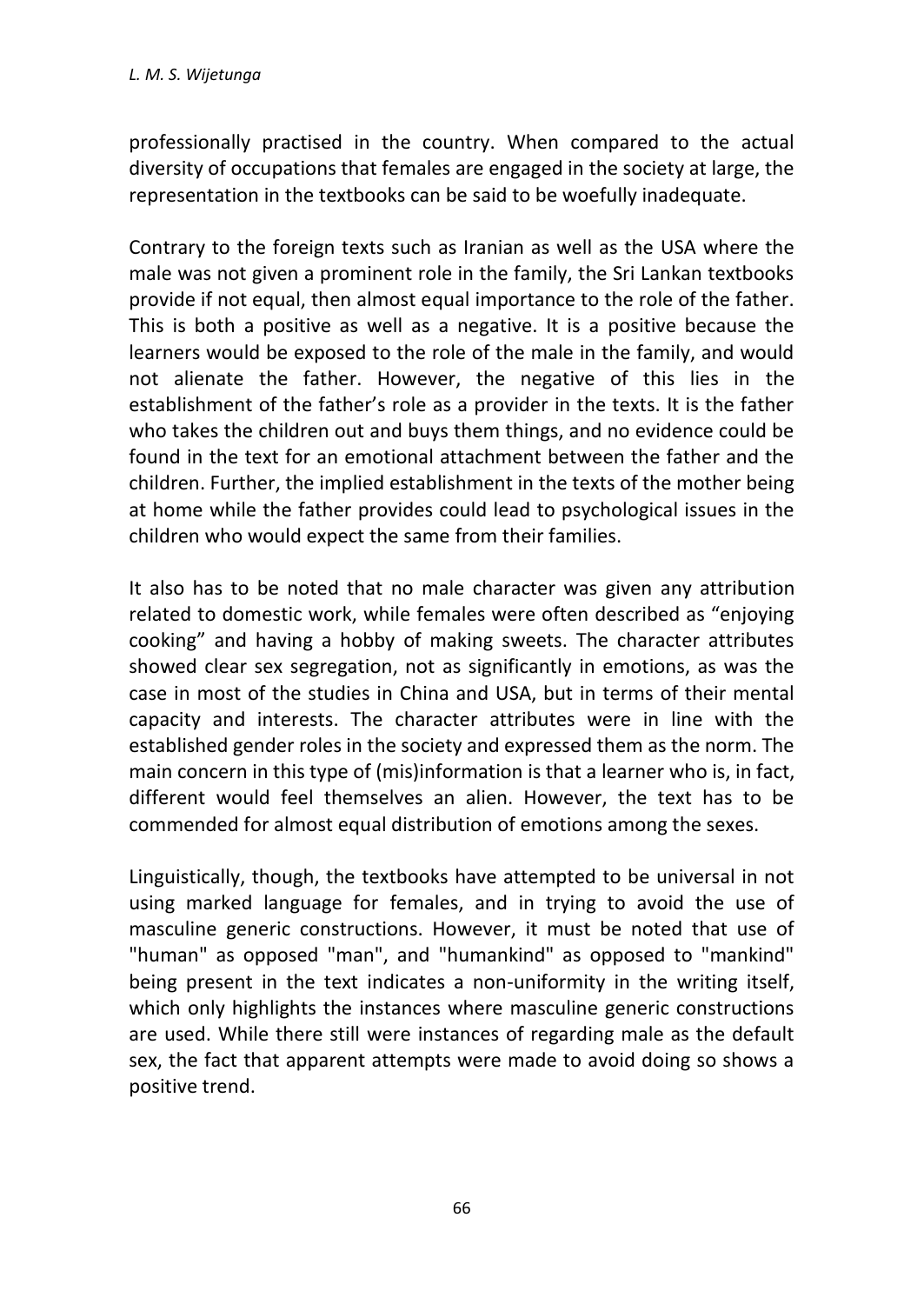# **Conclusion**

The textbooks provided by the government of Sri Lanka for grades 9, 10 and 11 were analysed to identify whether the content was sexist or not. It was discovered that the visibility of both genders was not equal and that males were twice as visible as females. Males were presented with a larger range of occupational roles, where the father was a key figure in the text. Men were featured as more active, knowledgeable and smart while females were relegated to a secondary, passive role. This secondary role of females was further stabilised by the high frequency of male firstness. However, the texts attempted to keep away from male generic pronoun which could be identified as a step in the correct direction.

It needs to be noted that the above results are limited as only three textbooks were studied. In the texts that were studied, listening passages were not given, therefore those activities were not focussed upon in this study. Further, it needs to be noted that these textbooks are used only by government schools, and as such cannot be considered a verdict on the entire education system of Sri Lanka as a whole because the international schools in the country which cater to a small minority of the student population have supplementary material and follow a different set of textbooks.

Forty years after the first ever study on sexism in textbooks was conducted in the USA, a study of selected textbooks from Sri Lanka illustrates that sexism in language is still very much present in modern day textbooks. This creates a dire situation in the field of ESL education as the world discovered by the learner via language is a sexist, unrealistic one. The long term solution to this would be to revise the textbooks to be more gender inclusive. Until such a reform is reached, the English teacher is left with a higher purpose, to supplement the text and explain the content to the young learner in such a manner that the mind of the learner is open to embracing equality through the learning of language of the world.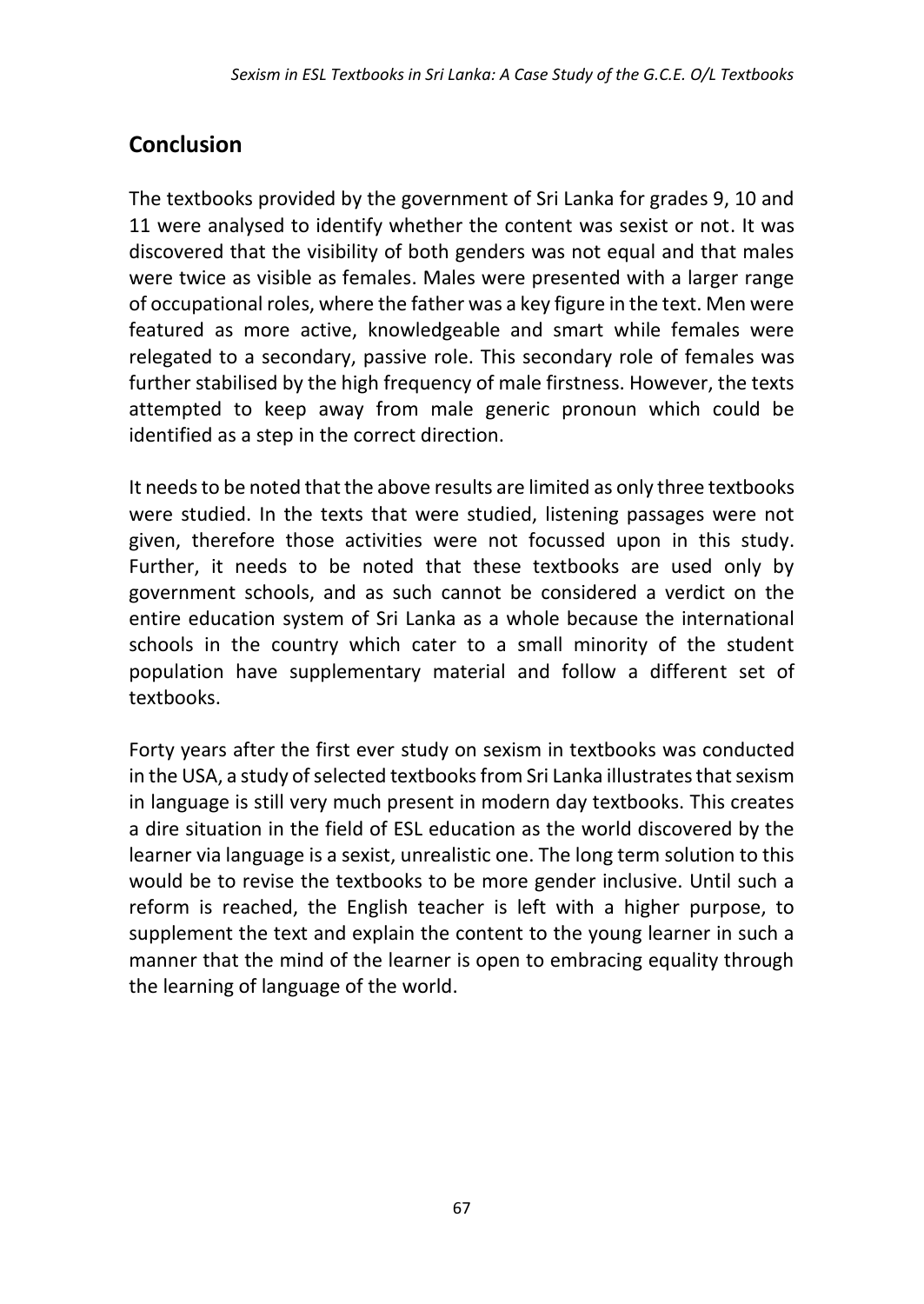## **References**

- Ansary, H., & Babaii, E. (2005). Subliminal sexism in current ESL/EFL textbooks. In P. Robertson, *English language learning in the Asian context*  (pp. 184-192). Tortola, British Virgin Islands: Asian EFL Journal Press.
- Bahman, M., & Rahimi, A. (2010). Gender representation in EFL materials: an analysis of English textbooks in Iranian high schools. *Procedia Social and Behavioral Sciences*, 9 (1). 273-277.
- Bendix, E. H. (1979). Linguistic models as political symbols: Gender and the generic "he" in English. *Annals of the New York academy of sciences, 327*(1), 23-39. doi:10.1111/j.1749-6632.1979.tb17750.x
- De Mel, N. (2001). *Women & the nation's narrative.* Colombo: Social Scientists' Association.
- Department of Census and Statistics. (2013). *Sri Lanka labour force statistics.* Ministry of finance and planning, Department of census and statistics. Colombo: Ministry of finance and planning. Retrieved from http://www.statistics.gov.lk/samplesurvey/LFS\_Q3\_Bulletin\_2013.pdf
- Ebadi, S. (2015). Investigating gender representation in Iranian EFL textbooks. *English for specific purposes world, 16*.
- Esen, Y. (2007). Sexism in school textbooks prepared under education reform in Turkey. *Journal for critical education policy studies, 5*(2), 15-43.
- Evans, L., & Davies, K. (2000). No sissy boys here: A content analysis of the representation of masculinity in elementary school reading textbooks. *Sex roles, 42*(3), 255-270.
- Fairclough, N. (2001). Critical discourse analysis as a method in social scientific research. In R. Wodak, & M. Meyer, *Methods of critical discourse analysis* (pp. 121-138). London: SAGE Publications.
- Hartman, L., & Judd, E. L. (1978). Sexism and TESOL materials. *TESOL quarterly, 12*(4), 383-393. doi:10.2307/3586137
- Hellinger, M. (1980). 'For men must work, and women must weep': Sexism in english language textbooks used in German schools. *Women's Studies International Quarterly, 3*(2), 267-275.
- Jayawardena, K. (2009). Emancipation and subordination of women in Sri Lanka. In K. Jayawardena, *Feminism and nationalism in the third world* (3rd ed.)( pp. 107-133). Colombo: Social Scientists Association.
- Ndura, E. (2004). ESL and cultural bias: An analysis of elementary through high school textbooks in the Western United States of America. *Language, culture, and curriculum, 17*(2), 143-153.